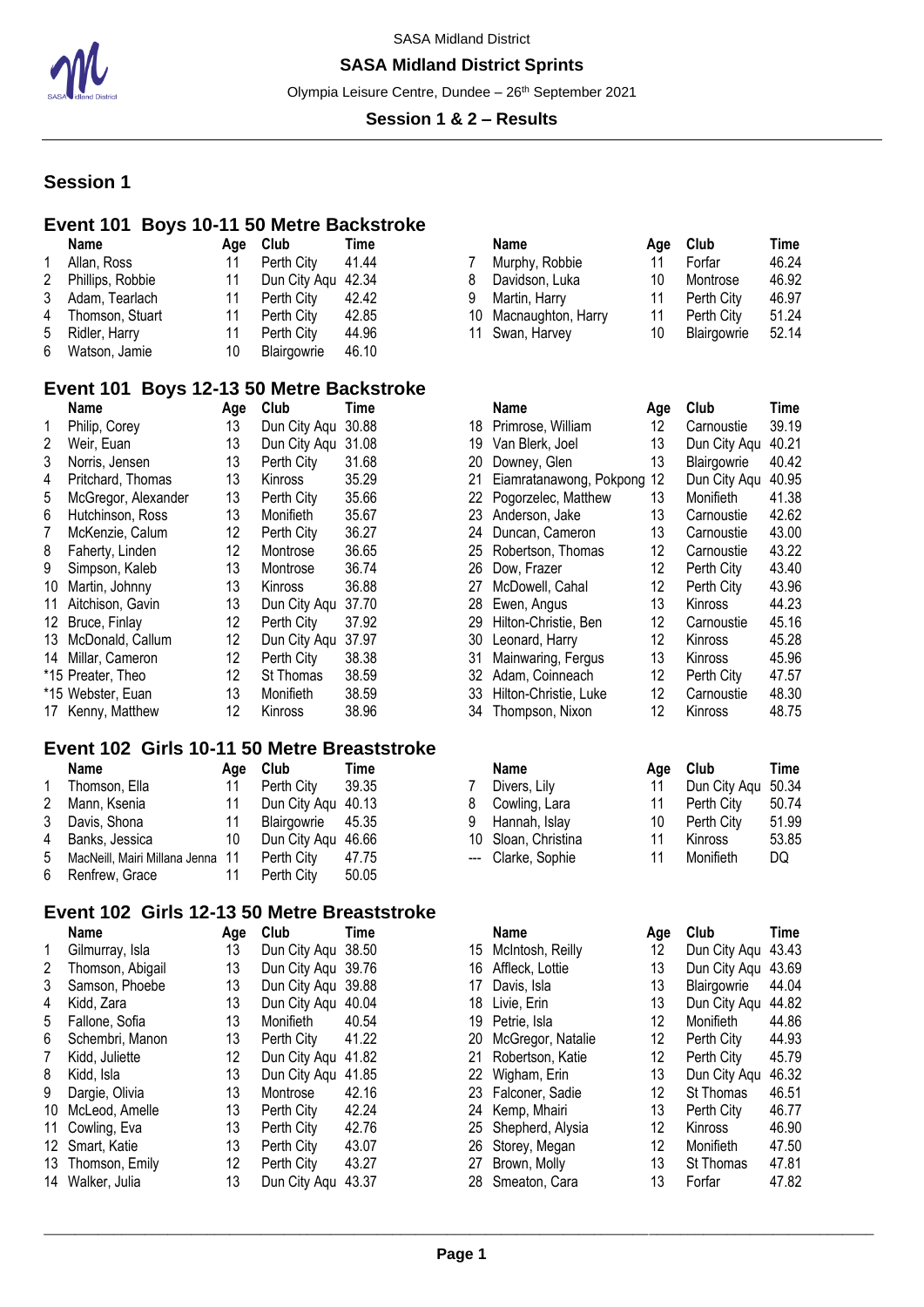

## **SASA Midland District Sprints**

Olympia Leisure Centre, Dundee - 26<sup>th</sup> September 2021

| 29. | McKay, Grace                                 | 13  | St Thomas          | 47.92       | 39  | Wallace, Libby              | 12  | Menzieshill        | 50.05 |
|-----|----------------------------------------------|-----|--------------------|-------------|-----|-----------------------------|-----|--------------------|-------|
| 30  | McTaggart, Molly-Rose                        | 12  | Carnoustie         | 47.99       | 40  | Higgins, Jasmine            | 13  | Monifieth          | 50.22 |
| 31  | Hally, Rebecca                               | 12  | Blairgowrie        | 48.11       | 41  | Sloan, Jessica              | 12  | Kinross            | 50.59 |
| 32  | Sanderson, Elena                             | 12  | Perth City         | 48.23       | 42  | Storey, Emily               | 12  | Monifieth          | 52.02 |
| 33  | Short, Nikki                                 | 13  | Forfar             | 48.43       |     | 43 Rennie, Eva              | 13  | Kinross            | 52.18 |
| 34  | McMahon, Cara                                | 12  | Dun City Aqu 48.79 |             |     | 44 Watkins, Lily            | 12  | Perth City         | 52.33 |
| 35  | Weber, Ailsa                                 | 12  | Carnoustie         | 48.83       | 45  | Cieslik, Zofia              | 12  | Carnoustie         | 54.13 |
| 36  | Luhman, Daisy                                | 13  | Dun City Aqu 48.91 |             | 46  | Cardno, Erin                | 13  | Perth City         | 55.83 |
| 37  | Gadsden, Sarah                               | 12  | Perth City         | 49.48       | 47  | Shaw, Aimie                 | 12  | Perth City         | 55.84 |
| 38  | Collin, Lola                                 | 13  | Kinross            | 49.99       | 48  | Tasker, Morven              | 12  | Carnoustie         | 56.54 |
|     | Event 103 Boys 14-15 50 Metre Backstroke     |     |                    |             |     |                             |     |                    |       |
|     | <b>Name</b>                                  | Age | Club               | Time        |     | <b>Name</b>                 | Age | Club               | Time  |
| 1   | Davidson, Evan                               | 14  | Dun City Aqu 27.87 |             | 8   | McKenzie, Hayden            | 15  | Kinross            | 34.05 |
| 2   | Gorczynski, Liam                             | 14  | Monifieth          | 29.33       | 9   | Stirling, Haydyn            | 15  | St Thomas          | 34.36 |
| 3   | Pritchard, Stuart                            | 15  | Kinross            | 30.72       |     | 10 Watson, Finlay           | 14  | St Thomas          | 35.35 |
| 4   | Webster, Rory                                | 14  | Monifieth          | 31.05       | 11  | Burakowski, Jedrzej         | 15  | Montrose           | 36.08 |
| 5   | Buchanan, Cain                               | 14  | Dun City Aqu       | 32.42       | 12  | Crichton, Duncan            | 14  | Kinross            | 36.21 |
| 6   | Mitchell, Cameron                            | 15  | St Thomas          | 33.17       | 13  | Bannerman, Finn             | 14  | Perth City         | 37.65 |
| 7   | Nicoll, Matthew                              | 15  | Menzieshill        | 33.93       |     |                             |     |                    |       |
|     | Event 103 Boys 16-17 50 Metre Backstroke     |     |                    |             |     |                             |     |                    |       |
|     | <b>Name</b>                                  | Age | Club               | Time        |     | <b>Name</b>                 | Age | Club               | Time  |
| 1   | Davey, Travis                                | 16  | Dun City Aqu 27.39 |             | 7   | Bennet, Struan              | 17  | Kinross            | 31.02 |
| 2   | Carroll, Owen                                | 16  | Perth City         | 28.39       | 8   | Phillips, Adam              | 17  | Dun City Aqu       | 31.57 |
| 3   | Pritchard, Murray                            | 17  | Perth City         | 29.20       | 9   | Venter, Andrew              | 17  | Perth City         | 31.83 |
| 4   | Van Blerk, Micah                             | 16  | Dun City Aqu 29.69 |             | 10  | Kelly, Tom                  | 17  | Blairgowrie        | 32.58 |
| 5   | Milne, Caelan                                | 17  | Menzieshill        | 30.30       | 11  | Brown, Calum                | 16  | St Thomas          | 34.91 |
| 6   |                                              | 16  |                    | 30.73       |     |                             |     |                    |       |
|     | Currie, Samuel                               |     | Perth City         |             |     |                             |     |                    |       |
|     | Event 103 Boys 18 & Over 50 Metre Backstroke |     |                    |             |     |                             |     |                    |       |
|     | <b>Name</b>                                  | Age | Club               | <b>Time</b> |     | <b>Name</b>                 | Age | Club               | Time  |
| 1   | Venter, Jonathan                             | 18  | Perth City         | 29.01       | 3   | Spalding, Oliver            | 18  | Dun City Aqu       | 30.68 |
| 2   | Milne, Jack                                  | 20  | Dun City Aqu 29.76 |             |     |                             |     |                    |       |
|     | Event 104 Girls 14-15 50 Metre Breaststroke  |     |                    |             |     |                             |     |                    |       |
|     | <b>Name</b>                                  |     | Age Club           | Time        |     | Name                        | Age | Club               | Time  |
|     | Stoves, Lucy                                 | 15  | Dun City Aqu 34.23 |             |     | 21 Jones, Cara              | 14  | Dun City Aqu 42.36 |       |
| 2   | Denson, Zara                                 | 15  | Monifieth          | 37.29       |     | 22 Pert, Lia                | 14  | St Thomas          | 42.59 |
| 3   | Mcpartland, Lucy                             | 15  | Perth City         | 37.70       | 23  | Fry, Caitlin                | 15  | Perth City         | 42.61 |
| 4   | Smith, Taylor                                | 14  | St Thomas          | 37.74       |     | 24 Fraser, Katie            | 14  | Kinross            | 42.75 |
| 5   | Finlayson, Simone                            | 14  | Dun City Aqu 38.41 |             | 25  | Kelly, Kirsten              | 14  | Perth City         | 43.02 |
| 6   | Wood, Ella                                   | 14  | Forfar             | 38.77       |     | 26 Norris, Dreanna          | 15  | Perth City         | 43.40 |
| 7   | Mclean, Chloe                                | 14  | Dun City Aqu 38.88 |             | 27  | Jarrett, Eilidh             | 15  | Dun City Aqu       | 43.82 |
| 8   | Wheeler, Harriet                             | 14  | Perth City         | 39.11       | 28  | McCall, Grace               | 14  | Perth City         | 43.86 |
| 9   | Link, Aimee                                  | 15  | Forfar             | 39.70       |     | 29 Faherty, Orla            | 15  | Montrose           | 44.99 |
| 10  | Prain, Grace                                 | 14  | Dun City Aqu 40.11 |             | 30  | Scott, Anna Faith           | 15  | Kinross            | 46.09 |
| 11  | Blundell, Holly                              | 15  | Perth City         | 40.16       | 31  | Hunter, Lily                | 15  | Carnoustie         | 46.19 |
| 12  | Elder, Lauren                                | 14  | Forfar             | 40.23       |     | 32 Currie, Olivia           | 15  | Perth City         | 46.34 |
| 13  | Chadwick, Charlotte                          | 14  | Kinross            | 40.31       | 33  | Gilmore, Claire             | 14  | Perth City         | 47.27 |
|     | *14 MacKenzie, Taylor                        | 14  | Monifieth          | 40.74       | 34  | Neave, Zoe                  | 14  | Kinross            | 47.46 |
|     | *14 Tomasek, Dobrawa                         | 14  | St Thomas          | 40.74       |     | 35 Boult, Emma              | 14  | Perth City         | 47.99 |
| 16  | Easton, Anna                                 | 14  | Dun City Aqu 40.83 |             |     | 36 Leonard, Katie           | 15  | Kinross            | 48.74 |
| 17  | Wigham, Caitlin                              | 14  | Dun City Aqu 40.85 |             |     | 37 Paterson, Emily          | 14  | Carnoustie         | 50.29 |
| 18  | Reid, Darci                                  | 14  | Dun City Aqu 41.15 |             |     | 38 Gardner-Lockhart, Joanna | 14  | Menzieshill        | 51.25 |
| 19  | Kinnaird, Ellie                              | 15  | St Thomas          | 41.76       | --- | Breingan, Hannah            | 14  | Kinross            | DQ    |
| 20  | Beattie, Keira                               | 14  | St Thomas          | 41.98       |     |                             |     |                    |       |
|     |                                              |     |                    |             |     |                             |     |                    |       |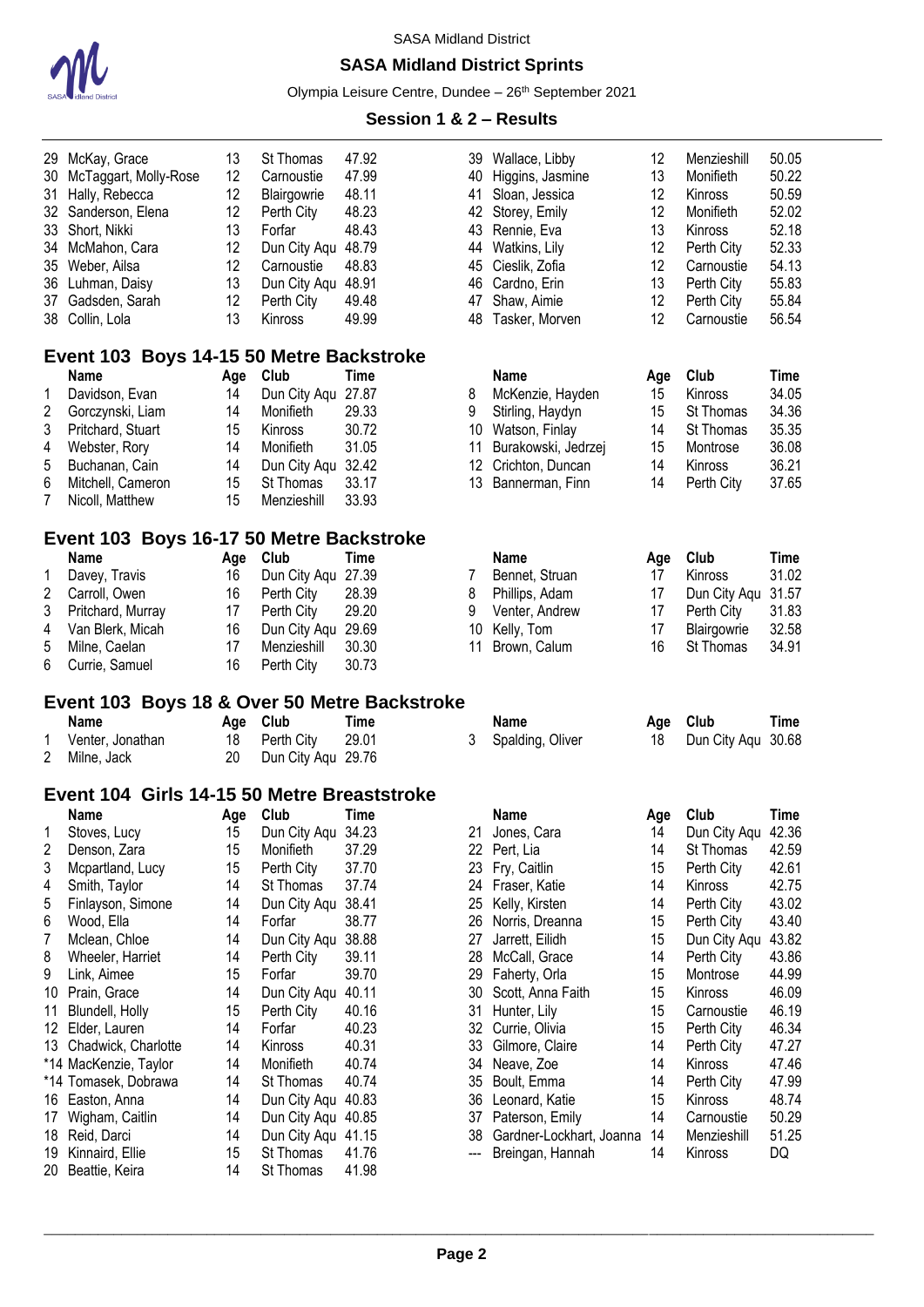

## **SASA Midland District Sprints**

Olympia Leisure Centre, Dundee - 26<sup>th</sup> September 2021

|                                           | Event 104 Girls 16-17 50 Metre Breaststroke                                                                                                                                    |                                                           |                                                                                                                                               |                                                                            |                                               |             |                                                                                                                                                                                         |                         |                                                           |                                                                                                                                |                                                                                              |
|-------------------------------------------|--------------------------------------------------------------------------------------------------------------------------------------------------------------------------------|-----------------------------------------------------------|-----------------------------------------------------------------------------------------------------------------------------------------------|----------------------------------------------------------------------------|-----------------------------------------------|-------------|-----------------------------------------------------------------------------------------------------------------------------------------------------------------------------------------|-------------------------|-----------------------------------------------------------|--------------------------------------------------------------------------------------------------------------------------------|----------------------------------------------------------------------------------------------|
| 1<br>2<br>3<br>4<br>5<br>6<br>7<br>8<br>9 | <b>Name</b><br>Crighton, Fearne<br>Reeves, Martha<br>Cosens, Elise<br>Ferris, Scarlett<br>Cumming, Emily<br>Winton, Gabriella<br>Tang, Katelyn<br>McLean, Rose<br>Rae, Carolyn | Age<br>16<br>16<br>16<br>17<br>16<br>16<br>17<br>16<br>17 | Club<br>Perth City<br>Dun City Aqu 34.57<br>Perth City<br>Dun City Aqu 35.95<br>Kinross<br>St Thomas<br>Perth City<br>Perth City<br>Monifieth | <b>Time</b><br>34.31<br>34.97<br>36.38<br>37.10<br>37.84<br>38.19<br>38.54 | 11<br>15<br>16<br>17                          | Name        | 10 Russell, Kym<br>Campbell, Anna<br>12 Downey, Caitlin<br>13 Antos, Barbara<br>14 Gruneberg-MacKenzie, Alana<br>Kelly, Dianne<br>Mason, Rhona<br>Kennedy, Rachel<br>18 Pakravan, Maeve |                         | Age<br>16<br>16<br>17<br>17<br>16<br>17<br>17<br>17<br>16 | Club<br>Perth City<br>Menzieshill<br>Blairgowrie<br>St Thomas<br>Blairgowrie<br>Perth City<br>Kinross<br>Perth City<br>Kinross | <b>Time</b><br>39.11<br>39.31<br>41.60<br>42.07<br>42.12<br>43.46<br>45.66<br>45.76<br>46.12 |
|                                           | Event 104 Girls 18 & Over 50 Metre Breaststroke<br><b>Name</b>                                                                                                                 | Age                                                       | Club                                                                                                                                          | <b>Time</b>                                                                |                                               | <b>Name</b> |                                                                                                                                                                                         |                         | Age                                                       | Club                                                                                                                           | <b>Time</b>                                                                                  |
| 1<br>2                                    | McGhee, Emily<br>McNally, Lindsay                                                                                                                                              | 18<br>47                                                  | Carnoustie<br>Blairgowrie                                                                                                                     | 34.21<br>40.86                                                             | 3                                             |             | Greig, Beth                                                                                                                                                                             |                         | 21                                                        | St Thomas                                                                                                                      | 1:03.86                                                                                      |
|                                           | Event 105 Boys 10-75 4 x 50 Metre Freestyle Relay                                                                                                                              |                                                           |                                                                                                                                               |                                                                            |                                               |             |                                                                                                                                                                                         |                         |                                                           |                                                                                                                                |                                                                                              |
|                                           | <b>Team</b>                                                                                                                                                                    |                                                           | Time                                                                                                                                          | 50                                                                         | 100                                           | 150         | 200                                                                                                                                                                                     |                         |                                                           |                                                                                                                                |                                                                                              |
| 1                                         | Dun City Aqu<br>1) Davey, Travis 16                                                                                                                                            | A                                                         | 1:42.36<br>2) Milne, Jack 20                                                                                                                  | 25.03                                                                      | 50.56<br>3) Phillips, Adam 17                 | 1:16.96     | 1:42.36                                                                                                                                                                                 | 4) Van Blerk, Micah 16  |                                                           |                                                                                                                                |                                                                                              |
| 2                                         | Dun City Aqu<br>1) Buchanan, Cain 14                                                                                                                                           | B                                                         | 1:46.32<br>2) Weir, Euan 13                                                                                                                   | 26.67                                                                      | 54.60<br>3) Philip, Corey 13                  | 1:21.36     | 1:46.32                                                                                                                                                                                 | 4) Davidson, Evan 14    |                                                           |                                                                                                                                |                                                                                              |
| 3                                         | Perth City<br>1) Currie, Samuel 16                                                                                                                                             | B                                                         | 1:47.60<br>2) Shepherd, William 15                                                                                                            | 26.81                                                                      | 54.08<br>3) Venter, Andrew 17                 | 1:20.21     | 1:47.60                                                                                                                                                                                 | 4) Norris, Jensen 13    |                                                           |                                                                                                                                |                                                                                              |
| 4                                         | Kinross<br>1) McKenzie, Hayden 15                                                                                                                                              | A                                                         | 1:52.79<br>2) Pritchard, Stuart 15                                                                                                            | 27.58                                                                      | 56.82<br>3) Crichton, Duncan 14               | 1:26.61     | 1:52.79                                                                                                                                                                                 | 4) Bennet, Struan 17    |                                                           |                                                                                                                                |                                                                                              |
| 5                                         | St Thomas<br>1) Mitchell, Cameron 15                                                                                                                                           | A                                                         | 1:56.06<br>2) Stirling, Haydyn 15                                                                                                             | 27.09                                                                      | 57.47<br>3) Brown, Calum 16                   | 1:27.18     | 1:56.06                                                                                                                                                                                 | 4) Watson, Finlay 14    |                                                           |                                                                                                                                |                                                                                              |
| 6                                         | Dun City Aqu<br>1) Aitchison, Gavin 13                                                                                                                                         | C                                                         | 2:07.73<br>2) Van Blerk, Joel 13                                                                                                              | 33.48                                                                      | 1:10.08 1:41.31<br>3) Black, Nathan 15        |             | 2:07.73                                                                                                                                                                                 | 4) Spalding, Oliver 18  |                                                           |                                                                                                                                |                                                                                              |
| 7                                         | Montrose<br>1) Burakowski, Jedrzej 15                                                                                                                                          | A                                                         | 2:22.39<br>2) Davidson, Luka 10                                                                                                               | 31.33                                                                      | 1:12.99 1:51.00<br>3) Faherty, Linden 12      |             | 2:22.39                                                                                                                                                                                 | 4) Simpson, Kaleb 13    |                                                           |                                                                                                                                |                                                                                              |
| 8                                         | Dun City Aqu<br>1) Eiamratanawong, Warasai 11 2) Phillips, Robbie 11                                                                                                           | D                                                         | 2:27.38                                                                                                                                       | 39.65                                                                      | 1:17.34 1:52.92                               |             | 2:27.38<br>3) Eiamratanawong, Pokpong 12 4) McDonald, Callum 12                                                                                                                         |                         |                                                           |                                                                                                                                |                                                                                              |
| 9                                         | Monifieth<br>1) Pogorzelec, Matthew 13                                                                                                                                         | B                                                         | 2:29.20<br>2) Morton, Connor 11                                                                                                               | 35.33                                                                      | 58.15<br>3) Ogilvie, Jackson 11               | 1:17.28     | 2:29.20                                                                                                                                                                                 | 4) Webster, Euan 13     |                                                           |                                                                                                                                |                                                                                              |
|                                           | 10 Carnoustie<br>1) Duncan, Cameron 13                                                                                                                                         | A                                                         | 2:31.01<br>2) Robertson, Thomas 12                                                                                                            | 37.26                                                                      | 1:17.00 1:58.04<br>3) Hilton-Christie, Ben 12 |             | 2:31.01                                                                                                                                                                                 | 4) Anderson, Jake 13    |                                                           |                                                                                                                                |                                                                                              |
| ---                                       | Perth City<br>1) Venter, Jonathan 18                                                                                                                                           | A                                                         | DQ<br>2) Harrison, Sam 17                                                                                                                     |                                                                            | 3) Carroll, Owen 16                           |             |                                                                                                                                                                                         | 4) Pritchard, Murray 17 |                                                           |                                                                                                                                |                                                                                              |
|                                           | Event 106 Girls 10-75 4 x 50 Metre Freestyle Relay<br><b>Team</b>                                                                                                              |                                                           | Time                                                                                                                                          | 50                                                                         | 100                                           | 150         | 200                                                                                                                                                                                     |                         |                                                           |                                                                                                                                |                                                                                              |

|              | 1 GAI I I                               |   | $\blacksquare$                   | υv    | 1 V V<br>טעו<br>LUU                                   |                        |
|--------------|-----------------------------------------|---|----------------------------------|-------|-------------------------------------------------------|------------------------|
| $\mathbf{1}$ | Dun City Aqu                            | A | 1:50.57                          | 27.70 | 1:24.11<br>56.06<br>1:50.57                           |                        |
|              | 1) Adams, Morven 20                     |   | 2) Stoves, Lucy 15               |       | 3) Reeves, Martha 16                                  | 4) Ferris, Scarlett 17 |
| 2            | Perth City<br>1) McLean, Rose 16        | B | 1:57.76<br>2) Blundell, Holly 15 | 29.55 | 1:29.44<br>1:57.76<br>59.82<br>3) Russell, Kym 16     | 4) Tang, Katelyn 17    |
| 3            | Dun City Aqu<br>1) Finlayson, Simone 14 | B | 2:02.06<br>2) Gilmurray, Isla 13 | 30.94 | 1:00.08 1:31.64<br>2:02.06<br>3) Jones, Cara 14       | 4) Samson, Phoebe 13   |
| 4            | St Thomas<br>1) Antos, Barbara 17       | A | 2:03.45<br>2) Smith, Taylor 14   | 30.91 | 1:02.02 1:33.26<br>2:03.45<br>3) Winton, Gabriella 16 | 4) Tomasek, Dobrawa 14 |
|              |                                         |   |                                  |       |                                                       |                        |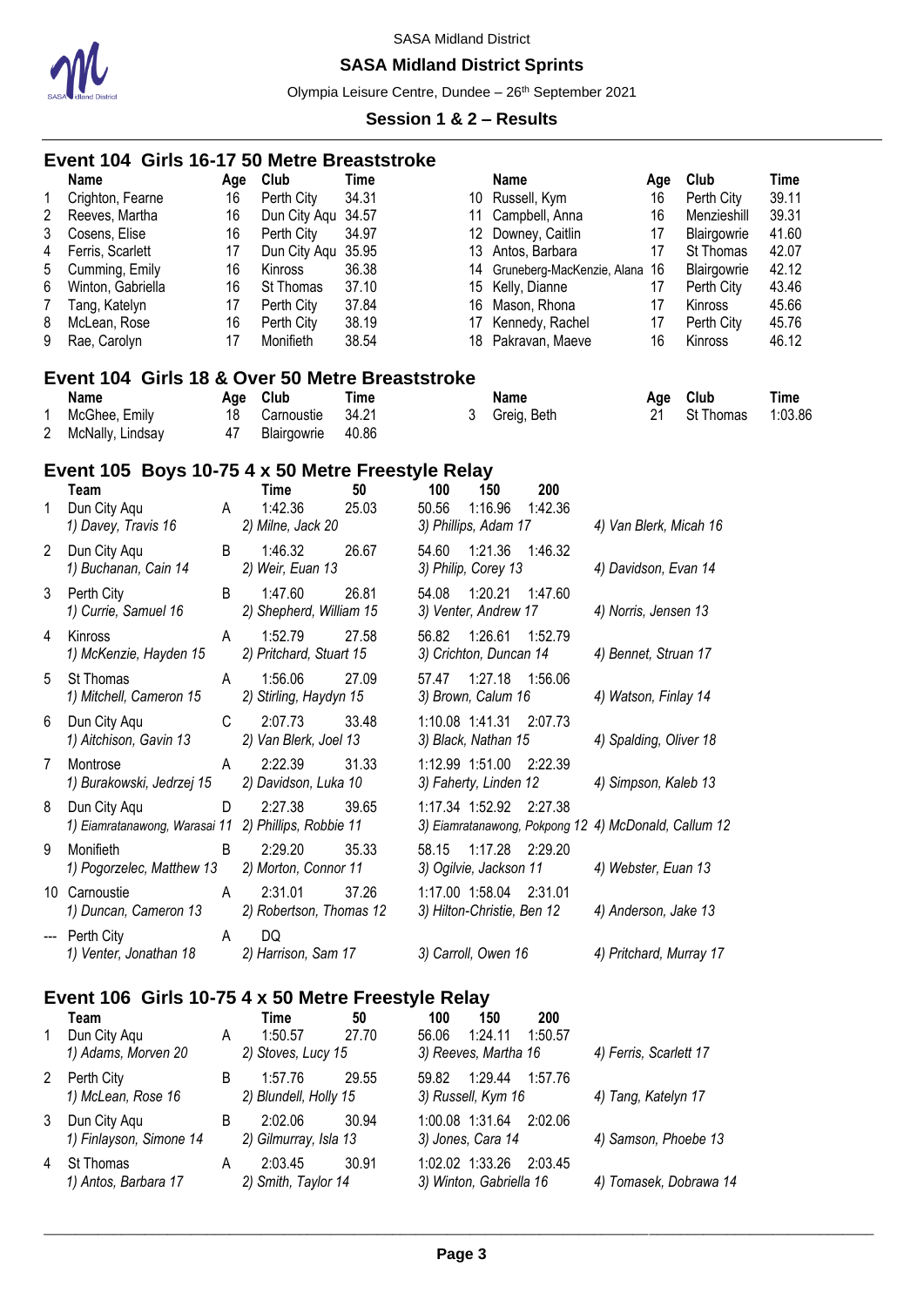

## **SASA Midland District Sprints**

Olympia Leisure Centre, Dundee - 26<sup>th</sup> September 2021

#### **Session 1 & 2 – Results**

| 5      | Kinross<br>1) Chadwick, Charlotte 14    | A        | 2:06.00<br>2) Pakravan, Maeve 16 | 31.71 | 1:04.84 1:37.13<br>3) Fraser, Katie 14          |             | 2:06.00        | 4) Cumming, Emily 16 |     |            |       |
|--------|-----------------------------------------|----------|----------------------------------|-------|-------------------------------------------------|-------------|----------------|----------------------|-----|------------|-------|
| 6      | St Thomas<br>1) Kinnaird, Ellie 15      | B        | 2:08.73<br>2) Coull, Libby 14    | 32.79 | 1:04.33 1:37.04 2:08.73<br>3) Beattie, Keira 14 |             |                | 4) Pert, Lia 14      |     |            |       |
| 7      | Forfar<br>1) Link, Aimee 15             | A        | 2:08.80<br>2) Warburton, Eva 13  | 33.11 | 1:05.66 1:38.21 2:08.80<br>3) Elder, Lauren 14  |             |                | 4) Wood, Ella 14     |     |            |       |
| 8      | Monifieth<br>1) Rae, Carolyn 17         | A        | 2:11.10<br>2) Morton, Caitlyn 16 | 31.74 | 1:06.60 1:38.93 2:11.10<br>3) Fallone, Sofia 13 |             |                | 4) Petrie, Isla 12   |     |            |       |
| 9      | Carnoustie<br>1) Johnston, Edina 16     | A        | 2:22.20<br>2) Paterson, Emily 14 | 38.80 | 1:17.20 1:52.39 2:22.20<br>3) Hunter, Lily 15   |             |                | 4) McGhee, Emily 18  |     |            |       |
| 10     | Monifieth<br>1) Petrie, Skye 10         | B        | 2:30.77<br>2) Storey, Emily 12   | 38.78 | 1:17.03 1:53.31<br>3) Higgins, Jasmine 13       |             | 2:30.77        | 4) Clarke, Sophie 11 |     |            |       |
|        | Perth City<br>1) Mcpartland, Lucy 15    | A        | DQ<br>2) Bailey, Katherine 17    |       | 3) Crighton, Fearne 16                          |             |                | 4) Cosens, Elise 16  |     |            |       |
|        | Event 107 Boys 10-11 50 Metre Butterfly |          |                                  |       |                                                 |             |                |                      |     |            |       |
|        | Name                                    |          | Club<br>Age                      | Time  |                                                 | <b>Name</b> |                |                      | Age | Club       | Time  |
| 1      | Ogilvie, Jackson                        | 11       | Monifieth                        | 42.18 | 5                                               |             | Murphy, Robbie |                      | 11  | Forfar     | 49.16 |
| 2      | Martin, Harry                           | 11       | Perth City                       | 43.26 | 6                                               | Allan, Ross |                |                      | 11  | Perth City | 50.89 |
| 3<br>4 | Adam, Tearlach<br>Phillips, Robbie      | 11<br>11 | Perth City<br>Dun City Aqu 47.93 | 44.46 |                                                 |             | Ridler, Harry  |                      | 11  | Perth City | 54.35 |
|        | Event 107 Boys 12-13 50 Metre Butterfly |          |                                  |       |                                                 |             |                |                      |     |            |       |

|    | Name                | Age               | Club         | Time  |
|----|---------------------|-------------------|--------------|-------|
| 1  | Norris, Jensen      | 13                | Perth City   | 30.07 |
| 2  | Philip, Corey       | 13                | Dun City Aqu | 30.67 |
| 3  | Weir, Euan          | 13                | Dun City Aqu | 31.31 |
| 4  | Hutchinson, Ross    | 13                | Monifieth    | 34.71 |
| 5  | Simpson, Kaleb      | 13                | Montrose     | 35.65 |
| 6  | McKenzie, Calum     | 12                | Perth City   | 35.87 |
| 7  | McGregor, Alexander | 13                | Perth City   | 35.98 |
| 8  | Bruce, Finlay       | $12 \overline{ }$ | Perth City   | 37.27 |
| 9  | Webster, Euan       | 13                | Monifieth    | 37.49 |
| 10 | Kenny, Matthew      | 12                | Kinross      | 37.84 |
| 11 | Pogorzelec, Matthew | 13                | Monifieth    | 37.98 |
| 12 | Martin, Johnny      | 13                | Kinross      | 38.36 |
| 13 | Pritchard, Thomas   | 13                | Kinross      | 38.37 |

# **Event 108 Girls 10-11 50 Metre Freestyle**

|   | <b>Name</b>       | Age | Club         | Time  |
|---|-------------------|-----|--------------|-------|
| 1 | Mann, Ksenia      | 11  | Dun City Aqu | 32.07 |
| 2 | Clarke, Sophie    | 11  | Monifieth    | 32.75 |
| 3 | Thomson, Ella     | 11  | Perth City   | 32.92 |
| 4 | Curley, Surina    | 11  | Perth City   | 34.75 |
| 5 | Campbell, Eleanor | 11  | Menzieshill  | 35.51 |
| 6 | Davis, Shona      | 11  | Blairgowrie  | 35.55 |
| 7 | Hannah, Islay     | 10  | Perth City   | 36.55 |
|   |                   |     |              |       |

# **Event 108 Girls 12-13 50 Metre Freestyle**

| Name              |     | Age Club           | Time |
|-------------------|-----|--------------------|------|
| 1 Gilmurray, Isla | 13  | Dun City Agu 29.18 |      |
| 2 Samson, Phoebe  | 13  | Dun City Aqu 30.68 |      |
| 3 Kidd, Isla      | 13  | Dun City Aqu 31.49 |      |
| 4 Petrie, Isla    | 12. | Monifieth 31.53    |      |

| Name<br>Club<br><b>Name</b><br>Club<br>Time<br>Age<br>Aqe                                 | Time                  |
|-------------------------------------------------------------------------------------------|-----------------------|
| Norris, Jensen<br>13<br>Perth City<br>30.07<br>12<br>Millar, Cameron<br>14                | 38.70<br>Perth City   |
| 13<br>Philip, Corey<br>Dun City Aqu<br>12<br>30.67<br>Preater, Theo<br>15                 | 39.39<br>St Thomas    |
| Weir, Euan<br>13<br>Dun City Aqu<br>12<br>McDonald, Callum<br>31.31<br>16                 | 39.66<br>Dun City Aqu |
| Hutchinson, Ross<br>13<br>Monifieth<br>12<br>34.71<br>Dow, Frazer<br>17                   | 40.51<br>Perth City   |
| 13<br>13<br>35.65<br>Simpson, Kaleb<br>Aitchison, Gavin<br>Montrose<br>18                 | Dun City Agu<br>40.59 |
| 12<br>13<br>35.87<br>McKenzie, Calum<br>Perth City<br>Anderson, Jake<br>19                | 40.84<br>Carnoustie   |
| 13<br>35.98<br>13<br>McGregor, Alexander<br>Perth City<br>20 Duncan, Cameron              | 40.85<br>Carnoustie   |
| 13<br>Bruce, Finlay<br>12<br>37.27<br>Perth City<br>Van Blerk, Joel<br>21                 | Dun City Agu<br>41.90 |
| 13<br>Monifieth<br>12<br>Webster, Euan<br>37.49<br>22 Primrose, William                   | 43.27<br>Carnoustie   |
| 13<br>12<br>37.84<br>Kenny, Matthew<br>Mainwaring, Fergus<br>Kinross<br>Kinross<br>23.    | 48.22                 |
| 13<br>37.98<br>Adam, Coinneach<br>Pogorzelec, Matthew<br><b>Monifieth</b><br>12<br>24     | 49.09<br>Perth City   |
| 13<br>38.36<br>12<br>Martin, Johnny<br><b>Kinross</b><br>Kinross<br>25.<br>Leonard, Harry | 49.13                 |

| Name              | Aae | Club               | Time  | <b>Name</b>                      | Aae | Club           | Time  |
|-------------------|-----|--------------------|-------|----------------------------------|-----|----------------|-------|
| Mann, Ksenia      | 11  | Dun City Aqu 32.07 |       | Healy, Anna                      |     | <b>Kinross</b> | 37.34 |
| Clarke, Sophie    | 11  | Monifieth          | 32.75 | MacNeill, Mairi Millana Jenna 11 |     | Perth City     | 37.53 |
| Thomson, Ella     | 11  | Perth City         | 32.92 | 10 Renfrew, Grace                |     | Perth City     | 37.55 |
| Curley, Surina    | 11  | Perth City         | 34.75 | 11 Rankin, Eve                   |     | Kinross        | 38.82 |
| Campbell, Eleanor | 11  | Menzieshill        | 35.51 | 12 Petrie, Skye                  | 10  | Monifieth      | 39.89 |
| Davis, Shona      | 11  | Blairgowrie        | 35.55 | 13 Sloan, Christina              |     | Kinross        | 39.98 |
|                   |     |                    |       |                                  |     |                |       |

| Name            |     | Age Club              | Time  |   | <b>Name</b>       |     | Age Club           | Time  |
|-----------------|-----|-----------------------|-------|---|-------------------|-----|--------------------|-------|
| Gilmurray, Isla | 13  | Dun City Aqu 29.18    |       | 5 | Thomson, Abigail  | 13  | Dun City Agu 32.08 |       |
| Samson, Phoebe  |     | 13 Dun City Agu 30.68 |       |   | 6 Schembri, Manon | 13  | Perth City         | 32.33 |
| Kidd, Isla      | 13. | Dun City Agu 31.49    |       |   | 7 Fallone, Sofia  | 13. | Monifieth          | 32.81 |
| Petrie, Isla    | 12  | Monifieth             | 31.53 |   | 8 Livie, Erin     | 13  | Dun City Agu 32.83 |       |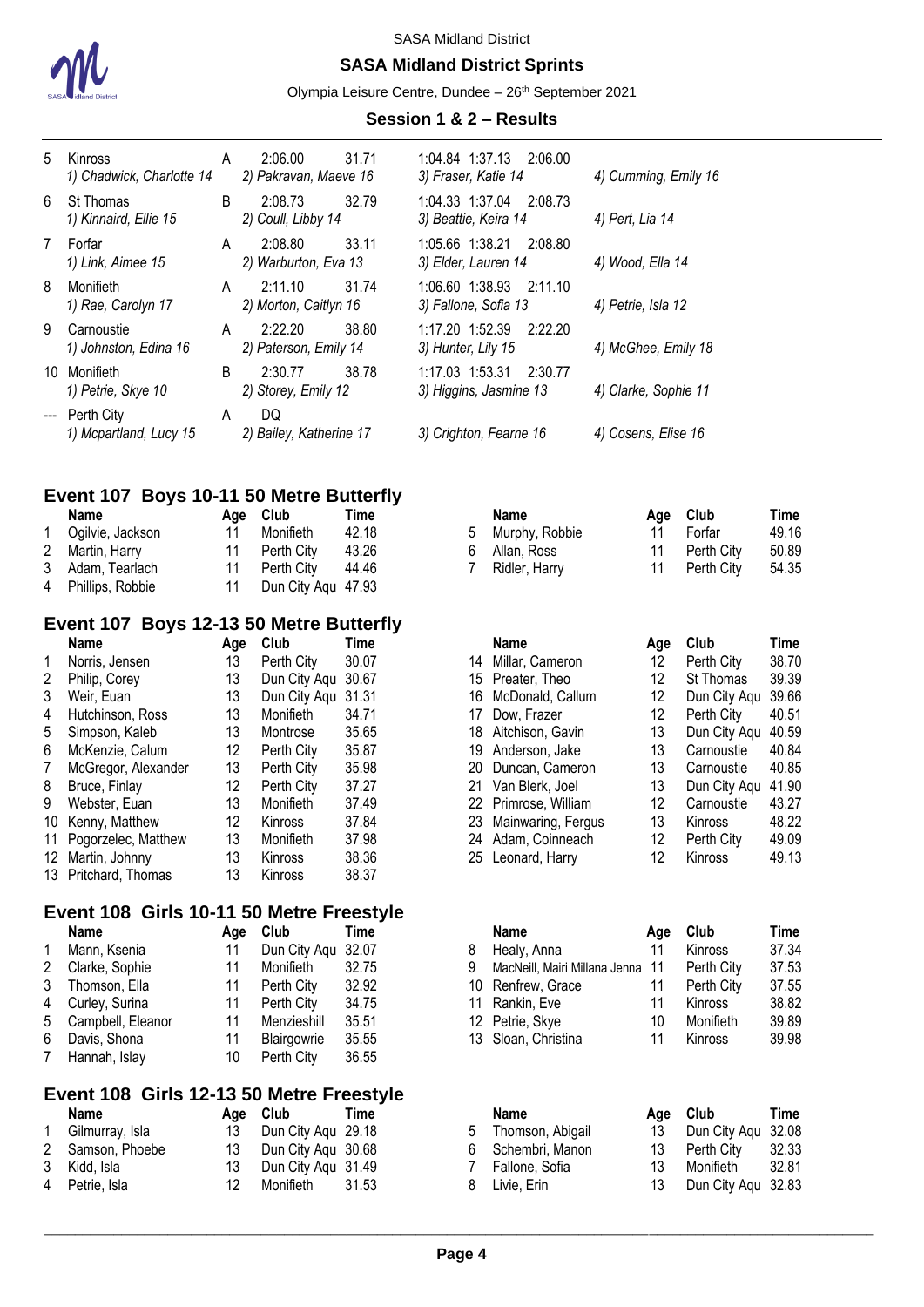

## **SASA Midland District Sprints**

Olympia Leisure Centre, Dundee - 26<sup>th</sup> September 2021

#### **Session 1 & 2 – Results**

| 9  | Kemp, Mhairi          | 13  | Perth City   | 32.97 |
|----|-----------------------|-----|--------------|-------|
| 10 | Warburton, Eva        | 13  | Forfar       | 32.99 |
| 11 | Kidd, Zara            | 13  | Dun City Aqu | 33.06 |
| 12 | Kidd, Juliette        | 12  | Dun City Aqu | 33.23 |
| 13 | Smart, Katie          | 13  | Perth City   | 33.30 |
| 14 | Dargie, Olivia        | 13  | Montrose     | 33.34 |
| 15 | Walker, Julia         | 13  | Dun City Aqu | 33.46 |
| 16 | Ferris, Lizzy         | 13  | Dun City Aqu | 33.79 |
| 17 | Affleck, Lottie       | 13  | Dun City Aqu | 33.81 |
| 18 | Wigham, Erin          | 13  | Dun City Aqu | 34.07 |
| 19 | Cowling, Eva          | 13  | Perth City   | 34.12 |
| 20 | Donachie, Amber       | 13  | Dun City Aqu | 34.23 |
| 21 | McLeod, Amelle        | 13  | Perth City   | 34.31 |
| 22 | McTaggart, Molly-Rose | 12  | Carnoustie   | 34.61 |
| 23 | Wallace, Libby        | 12  | Menzieshill  | 34.71 |
| 24 | Thomson, Emily        | 12  | Perth City   | 35.04 |
| 25 | McMahon, Cara         | 12  | Dun City Aqu | 35.15 |
| 26 | Falconer, Sadie       | 12. | St Thomas    | 35.16 |
| 27 | Sanderson, Elena      | 12  | Perth City   | 35.46 |

## **Event 109 Boys 14-15 50 Metre Butterfly**

|   | <b>Name</b>       | Age | Club               | Time  |
|---|-------------------|-----|--------------------|-------|
|   | Davidson, Evan    | 14  | Dun City Aqu 26.82 |       |
| 2 | Mitchell, Cameron | 15  | St Thomas          | 28.91 |
| 3 | Buchanan, Cain    | 14  | Dun City Agu 29.09 |       |
| 4 | Shepherd, William | 15  | Perth City         | 29.17 |
| 5 | Gorczynski, Liam  | 14  | Monifieth          | 29.56 |
| 6 | Webster, Rory     | 14  | Monifieth          | 30.45 |

## **Event 109 Boys 16-17 50 Metre Butterfly**

|              | <b>Name</b>        | Age | Club               | Time  |
|--------------|--------------------|-----|--------------------|-------|
| $\mathbf{1}$ | Pritchard, Murray  | 17  | Perth City         | 26.62 |
| $\mathbf{2}$ | Davey, Travis      | 16  | Dun City Aqu 26.95 |       |
|              | 3 Van Blerk, Micah | 16  | Dun City Agu 28.10 |       |
|              | *4 Carroll, Owen   | 16  | Perth City         | 28.30 |
|              | *4 Harrison, Sam   | 17  | Perth City         | 28.30 |
| 6            | Bennet, Struan     | 17  | Kinross            | 28.32 |

## **Event 109 Boys 18 & Over 50 Metre Butterfly**

| Name               | Age Club              | Time |
|--------------------|-----------------------|------|
| 1 Milne, Jack      | 20 Dun City Aqu 27.79 |      |
| 2 Venter, Jonathan | 18 Perth City 27.96   |      |

## **Event 110 Girls 14-15 50 Metre Freestyle**

| Name              | Age | Club         | <b>Time</b> |
|-------------------|-----|--------------|-------------|
| Stoves, Lucy      | 15  | Dun City Aqu | 28.55       |
| Mclean, Chloe     | 14  | Dun City Aqu | 29.63       |
| Easton, Anna      | 14  | Dun City Aqu | 30.01       |
| Tomasek, Dobrawa  | 14  | St Thomas    | 30.16       |
| Mcpartland, Lucy  | 15  | Perth City   | 30.20       |
| Smith, Taylor     | 14  | St Thomas    | 30.32       |
| Finlayson, Simone | 14  | Dun City Aqu | 30.40       |
| Wheeler, Harriet  | 14  | Perth City   | 30.60       |
| Reid, Darci       | 14  | Dun City Aqu | 30.65       |
| Blundell, Holly   | 15  | Perth City   | 30.74       |
| MacKenzie, Taylor | 14  | Monifieth    | 31.33       |
| Jones, Cara       | 14  | Dun City Aqu | 31.35       |
| Wigham, Caitlin   | 14  | Dun City Aqu | 31.41       |
|                   |     |              |             |

| Kemp, Mhairi                              | 13  | Perth City         | 32.97       | 28  | Sloan, Jessica       | 12       | Kinross            | 35.59       |
|-------------------------------------------|-----|--------------------|-------------|-----|----------------------|----------|--------------------|-------------|
| Warburton, Eva                            | 13  | Forfar             | 32.99       | 29  | Storey, Megan        | 12       | Monifieth          | 35.70       |
| Kidd, Zara                                | 13  | Dun City Aqu       | 33.06       | 30  | Davis, Isla          | 13       | Blairgowrie        | 35.75       |
| Kidd, Juliette                            | 12  | Dun City Aqu       | 33.23       | 31  | Shepherd, Alysia     | 12       | Kinross            | 36.11       |
| Smart, Katie                              | 13  | Perth City         | 33.30       | 32  | Higgins, Jasmine     | 13       | Monifieth          | 36.41       |
| Dargie, Olivia                            | 13  | Montrose           | 33.34       | 33  | Rennie, Eva          | 13       | Kinross            | 36.44       |
| Walker, Julia                             | 13  | Dun City Aqu       | 33.46       |     | *34 Luhman, Daisy    | 13       | Dun City Aqu       | 36.55       |
| Ferris, Lizzy                             | 13  | Dun City Aqu 33.79 |             |     | *34 Mackenzie, Annie | 13       | Dun City Aqu       | 36.55       |
| Affleck, Lottie                           | 13  | Dun City Agu       | 33.81       | 36  | McKay, Grace         | 13       | St Thomas          | 37.22       |
| Wigham, Erin                              | 13  | Dun City Aqu       | 34.07       | 37  | McGregor, Natalie    | 12       | Perth City         | 37.68       |
| Cowling, Eva                              | 13  | Perth City         | 34.12       | 38  | Robertson, Katie     | 12       | Perth City         | 37.79       |
| Donachie, Amber                           | 13  | Dun City Aqu       | 34.23       | 39  | Storey, Emily        | 12       | Monifieth          | 38.44       |
| McLeod, Amelle                            | 13  | Perth City         | 34.31       | 40  | Collin, Lola         | 13       | Kinross            | 38.51       |
| McTaggart, Molly-Rose                     | 12  | Carnoustie         | 34.61       | 41  | Shaw, Aimie          | 12       | Perth City         | 38.56       |
| Wallace, Libby                            | 12  | Menzieshill        | 34.71       | 42  | Black, Isla          | 12       | Dun City Aqu       | 38.95       |
| Thomson, Emily                            | 12  | Perth City         | 35.04       | 43  | Gadsden, Sarah       | 12       | Perth City         | 40.39       |
| McMahon, Cara                             | 12  | Dun City Aqu       | 35.15       | --- | McIntosh, Reilly     | 12       | Dun City Aqu       | DQ          |
| Falconer, Sadie                           | 12  | St Thomas          | 35.16       | --- | Brown, Molly         | 13       | St Thomas          | DQ          |
| Sanderson, Elena                          | 12  | Perth City         | 35.46       |     |                      |          |                    |             |
| ent 109 Boys 14-15 50 Metre Butterfly     |     |                    |             |     |                      |          |                    |             |
| Name                                      | Age | Club               | <b>Time</b> |     | <b>Name</b>          | Age      | Club               | <b>Time</b> |
| Davidson, Evan                            | 14  | Dun City Aqu       | 26.82       | 7   | Hopkins, Murray      | 15       | Menzieshill        | 33.06       |
| Mitchell, Cameron                         | 15  | St Thomas          | 28.91       | 8   | Stirling, Haydyn     | 15       | St Thomas          | 33.75       |
| Buchanan, Cain                            | 14  | Dun City Aqu       | 29.09       | 9   | Crichton, Duncan     | 14       | Kinross            | 33.85       |
| Shepherd, William                         | 15  | Perth City         | 29.17       | 10  | Burakowski, Jedrzej  | 15       | Montrose           | 34.36       |
| Gorczynski, Liam                          | 14  | Monifieth          | 29.56       | 11  | Bannerman, Finn      | 14       | Perth City         | 36.68       |
| Webster, Rory                             | 14  | Monifieth          | 30.45       |     |                      |          |                    |             |
|                                           |     |                    |             |     |                      |          |                    |             |
| ent 109  Boys 16-17 50 Metre Butterfly    |     |                    |             |     |                      |          |                    |             |
| Name                                      | Age | Club               | Time        |     | <b>Name</b>          | Age      | Club               | <b>Time</b> |
| Pritchard, Murray                         | 17  | Perth City         | 26.62       | 7   | Milne, Caelan        | 17       | Menzieshill        | 28.53       |
| Davey, Travis                             | 16  | Dun City Aqu       | 26.95       | 8   | Phillips, Adam       | 17       | Dun City Aqu       | 29.64       |
| Van Blerk, Micah                          | 16  | Dun City Aqu       | 28.10       | 9   | Venter, Andrew       | 17       | Perth City         | 29.78       |
| Carroll, Owen                             | 16  | Perth City         | 28.30       | 10  | Currie, Samuel       | 16       | Perth City         | 30.54       |
| Harrison, Sam                             | 17  | Perth City         | 28.30       | 11  | Kelly, Tom           | 17       | Blairgowrie        | 31.08       |
| Bennet, Struan                            | 17  | Kinross            | 28.32       | 12  | Brown, Calum         | 16       | St Thomas          | 32.27       |
| ent 109 Boys 18 & Over 50 Metre Butterfly |     |                    |             |     |                      |          |                    |             |
| Name                                      | Age | Club               | <b>Time</b> |     | Name                 | Age      | Club               | Time        |
| Milne, Jack                               | 20  | Dun City Aqu       | 27.79       | 3   | Spalding, Oliver     | 18       | Dun City Aqu 29.57 |             |
| Venter, Jonathan                          | 18  | Perth City         | 27.96       |     |                      |          |                    |             |
| ent 110  Girls 14-15 50 Metre Freestyle   |     |                    |             |     |                      |          |                    |             |
| Name                                      | Age | Club               | Time        |     | Name                 | Age      | Club               | <b>Time</b> |
| Stoves, Lucy                              | 15  | Dun City Aqu 28.55 |             |     | 14 Wood, Ella        | 14       | Forfar             | 31.42       |
| Mclean, Chloe                             | 14  | Dun City Aqu 29.63 |             | 15  | Chadwick, Charlotte  | 14       | Kinross            | 31.76       |
| Easton, Anna                              | 14  | Dun City Aqu 30.01 |             |     | 16 Prain, Grace      | 14       | Dun City Aqu       | 31.77       |
| Tomasek, Dobrawa                          | 14  | St Thomas          | 30.16       | 17  | McIntee, Ruby        | 15       | Menzieshill        | 32.12       |
| Mcpartland, Lucy                          | 15  | Perth City         | 30.20       | 18  | Pert, Lia            | 14       | St Thomas          | 32.31       |
| Smith, Taylor                             | 14  | St Thomas          | 30.32       | 19  | Kinnaird, Ellie      | 15       | St Thomas          | 32.32       |
| Finlayson, Simone                         | 14  | Dun City Aqu       | 30.40       | 20  | Fry, Caitlin         | 15       | Perth City         | 32.53       |
| Wheeler, Harriet                          | 14  | Perth City         | 30.60       | 21  | Beattie, Keira       | 14       | St Thomas          | 32.62       |
| Reid, Darci                               | 14  | Dun City Aqu       | 30.65       |     | 22 Denson, Zara      | 15       | Monifieth          | 32.63       |
|                                           | 15  | Perth City         | 30.74       |     | 23 Fraser, Katie     | 14       | Kinross            | 32.79       |
| Blundell, Holly                           | 14  | Monifieth          | 31.33       |     | 24 Gilmore, Claire   |          |                    | 33.21       |
| MacKenzie, Taylor                         |     |                    |             |     |                      | 14       | Perth City         | 33.37       |
| Jones, Cara                               | 14  | Dun City Aqu 31.35 |             |     | 25 Reid, Micaela     | 15<br>15 | Montrose           |             |
| Wigham, Caitlin                           | 14  | Dun City Aqu 31.41 |             |     | 26 Currie, Olivia    |          | Perth City         | 34.15       |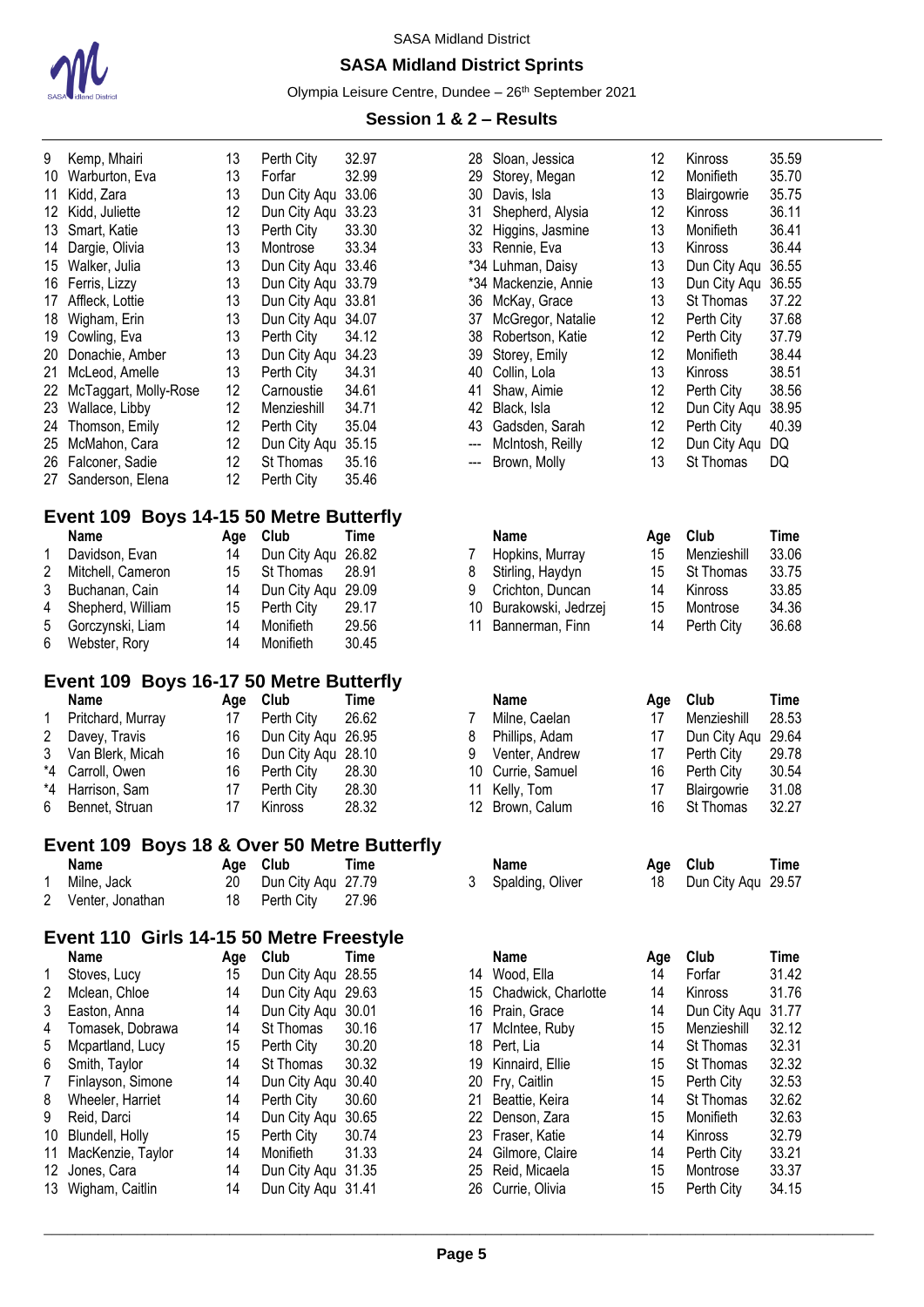

#### **SASA Midland District Sprints**

Olympia Leisure Centre, Dundee - 26<sup>th</sup> September 2021

#### **Session 1 & 2 – Results**

| 27                       | Norris, Dreanna                                   | 15  | Perth City                                        | 34.23       | 31                      |             | Kelly, Kirsten                |                         | 14  | Perth City               | 35.11       |
|--------------------------|---------------------------------------------------|-----|---------------------------------------------------|-------------|-------------------------|-------------|-------------------------------|-------------------------|-----|--------------------------|-------------|
| 28                       | McCall, Grace                                     | 14  | Perth City                                        | 34.27       | 32                      |             | Faherty, Orla                 |                         | 15  | Montrose                 | 35.18       |
| 29                       | Neave, Zoe                                        | 14  | Kinross                                           | 34.41       | 33                      |             | Boult, Emma                   |                         | 14  | Perth City               | 35.50       |
| 30                       | Jarrett, Eilidh                                   | 15  | Dun City Aqu 35.10                                |             |                         |             | 34 Leonard, Katie             |                         | 15  | Kinross                  | 36.30       |
|                          | Event 110 Girls 16-17 50 Metre Freestyle          |     |                                                   |             |                         |             |                               |                         |     |                          |             |
|                          | Name                                              | Age | Club                                              | <b>Time</b> |                         | <b>Name</b> |                               |                         | Age | Club                     | <b>Time</b> |
| 1                        | Cosens, Elise                                     | 16  | Perth City                                        | 26.83       |                         |             | 12 Antos, Barbara             |                         | 17  | St Thomas                | 31.11       |
| 2                        | Ferris, Scarlett                                  | 17  | Dun City Aqu                                      | 27.14       | 13                      |             | Gruneberg-MacKenzie, Alana 16 |                         |     | Blairgowrie              | 31.13       |
| 3                        | Cumming, Emily                                    | 16  | Kinross                                           | 27.71       | 14                      |             | Kelly, Dianne                 |                         | 17  | Perth City               | 32.15       |
| 4                        | Crighton, Fearne                                  | 16  | Perth City                                        | 28.20       | 15                      |             | Kennedy, Rachel               |                         | 17  | Perth City               | 32.91       |
| 5                        | Bailey, Katherine                                 | 17  | Perth City                                        | 28.44       | 16                      |             | Downey, Caitlin               |                         | 17  | Blairgowrie              | 33.09       |
| 6                        | Reeves, Martha                                    | 16  | Dun City Aqu                                      | 28.72       | 17                      |             | Pakravan, Maeve               |                         | 16  | Kinross                  | 33.97       |
| 7                        | Tang, Katelyn                                     | 17  | Perth City                                        | 28.90       |                         |             | 18 Mason, Rhona               |                         | 17  | Kinross                  | 34.11       |
| 8                        | McLean, Rose                                      | 16  | Perth City                                        | 29.32       | 19                      |             | Winiarska, Amelia             |                         | 16  | Forfar                   | 34.89       |
| 9                        | Winton, Gabriella                                 | 16  | St Thomas                                         | 30.65       | 20                      |             | Morton, Caitlyn               |                         | 16  | Monifieth                | 35.67       |
| 10                       | Russell, Kym                                      | 16  | Perth City                                        | 30.66       | 21                      |             | Johnston, Edina               |                         | 16  | Carnoustie               | 38.69       |
| 11                       | Rae, Carolyn                                      | 17  | Monifieth                                         | 31.04       |                         |             |                               |                         |     |                          |             |
|                          | Event 110 Girls 18 & Over 50 Metre Freestyle      |     |                                                   |             |                         |             |                               |                         |     |                          |             |
|                          | <b>Name</b>                                       |     | Age Club                                          | <b>Time</b> |                         | <b>Name</b> |                               |                         | Age | Club                     | Time        |
| 1                        | Adams, Morven                                     | 20  | Dun City Aqu 27.87                                |             | 3                       | Greig, Beth |                               |                         | 21  | St Thomas                | 47.66       |
| $\overline{2}$           | McGhee, Emily                                     | 18  | Carnoustie                                        | 29.95       |                         |             |                               |                         |     |                          |             |
|                          | Event 111 Mixed 10-11 4 x 50 Metre Medley Relay   |     |                                                   |             |                         |             |                               |                         |     |                          |             |
|                          | Team                                              |     | Time                                              | 50          | 100                     | 150         | 200                           |                         |     |                          |             |
| 1                        | Perth City                                        | A   | 2:48.77                                           |             | 1:27.17 2:13.03         |             | 2:48.77                       |                         |     |                          |             |
|                          | 1) Ridler, Harry M11                              |     | 2) Thomson, Ella W11                              |             | 3) Renfrew, Grace W11   |             |                               | 4) Martin, Harry M11    |     |                          |             |
| $\hspace{0.05cm} \ldots$ | Dun City Aqu                                      | A   | DQ                                                |             |                         |             |                               |                         |     |                          |             |
|                          | 1) Divers, Lily W11                               |     | 2) Eiamratanawong, Warasai M113) Mann, Ksenia W11 |             |                         |             |                               | 4) Phillips, Robbie M11 |     |                          |             |
|                          | Event 111 Mixed 12-13 4 x 50 Metre Medley Relay   |     |                                                   |             |                         |             |                               |                         |     |                          |             |
|                          | Team                                              |     | <b>Time</b>                                       | 50          | 100                     | 150         | 200                           |                         |     |                          |             |
| 1                        | Dun City Aqu                                      | A   | 2:13.81                                           | 31.04       | 1:10.59 1:42.72         |             | 2:13.81                       |                         |     |                          |             |
|                          | 1) Philip, Corey M13                              |     | 2) Thomson, Abigail W13                           |             | 3) Weir, Euan M13       |             |                               | 4) McIntosh, Reilly W12 |     |                          |             |
|                          |                                                   |     |                                                   |             |                         |             |                               |                         |     |                          |             |
| 2                        | Perth City                                        | A   | 2:20.45                                           | 36.07       | 1:17.45 1:52.47         |             | 2:20.45                       |                         |     |                          |             |
|                          | 1) McGregor, Alexander M13 2) Schembri, Manon W13 |     |                                                   |             | 3) Kemp, Mhairi W13     |             |                               | 4) Norris, Jensen M13   |     |                          |             |
| 3                        | Dun City Aqu                                      | B   | 2:31.81                                           | 37.00       | 1:17.41 1:58.14 2:31.81 |             |                               |                         |     |                          |             |
|                          | 1) Kidd, Juliette W12                             |     | 2) Kidd, Zara W13                                 |             | 3) McDonald, Callum M12 |             |                               |                         |     | 4) Aitchison, Gavin M13  |             |
| 4                        | Kinross                                           | A   | 2:35.08                                           | 38.64       | 1:14.83 1:59.01         |             | 2:35.08                       |                         |     |                          |             |
|                          | 1) Pritchard, Thomas M13                          |     | 2) Martin, Johnny M13                             |             | 3) Sloan, Jessica W12   |             |                               |                         |     | 4) Shepherd, Alysia W12  |             |
| 5                        | Carnoustie                                        | A   | 2:44.35                                           | 43.49       | 1:29.02 2:09.47         |             | 2:44.35                       |                         |     |                          |             |
|                          | 1) McTaggart, Molly-Rose W12                      |     | 2) Weber, Ailsa W12                               |             | 3) Duncan, Cameron M13  |             |                               |                         |     | 4) Primrose, William M12 |             |
|                          |                                                   |     |                                                   |             |                         |             |                               |                         |     |                          |             |
| 6                        | Kinross                                           | B   | 2:44.38                                           | 44.23       | 1:30.64 2:08.37 2:44.38 |             |                               |                         |     |                          |             |
|                          | 1) Collin, Lola W13                               |     | 2) Mainwaring, Fergus M13                         |             | 3) Kenny, Matthew M12   |             |                               | 4) Rennie, Eva W13      |     |                          |             |
|                          | Event 111 Mixed 14-15 4 x 50 Metre Medley Relay   |     |                                                   |             |                         |             |                               |                         |     |                          |             |
|                          | Team                                              |     | Time                                              | 50          | 100                     | 150         | 200                           |                         |     |                          |             |
| 1                        | Dun City Aqu                                      | A   | 2:02.07                                           | 32.53       | 1:07.63 1:34.95         |             | 2:02.07                       |                         |     |                          |             |
|                          | 1) Mclean, Chloe W14                              |     | 2) Stoves, Lucy W15                               |             | 3) Davidson, Evan M14   |             |                               | 4) Buchanan, Cain M14   |     |                          |             |
| 2                        | Perth City                                        | A   | 2:09.53                                           | 32.44       | 1:08.25 1:42.72         |             | 2:09.53                       |                         |     |                          |             |
|                          | 1) Mcpartland, Lucy W15                           |     | 2) Bannerman, Finn M14                            |             | 3) Blundell, Holly W15  |             |                               |                         |     | 4) Shepherd, William M15 |             |
|                          |                                                   |     |                                                   |             |                         |             |                               |                         |     |                          |             |

*1) Kinnaird, Ellie W15 2) Mitchell, Cameron M15 3) Stirling, Haydyn M15 4) Pert, Lia W14*

3 St Thomas A 2:18.41 37.75 1:09.99 1:46.01 2:18.41<br>1) Kinnaird, Ellie W15 2) Mitchell, Cameron M15 3) Stirling, Haydyn M15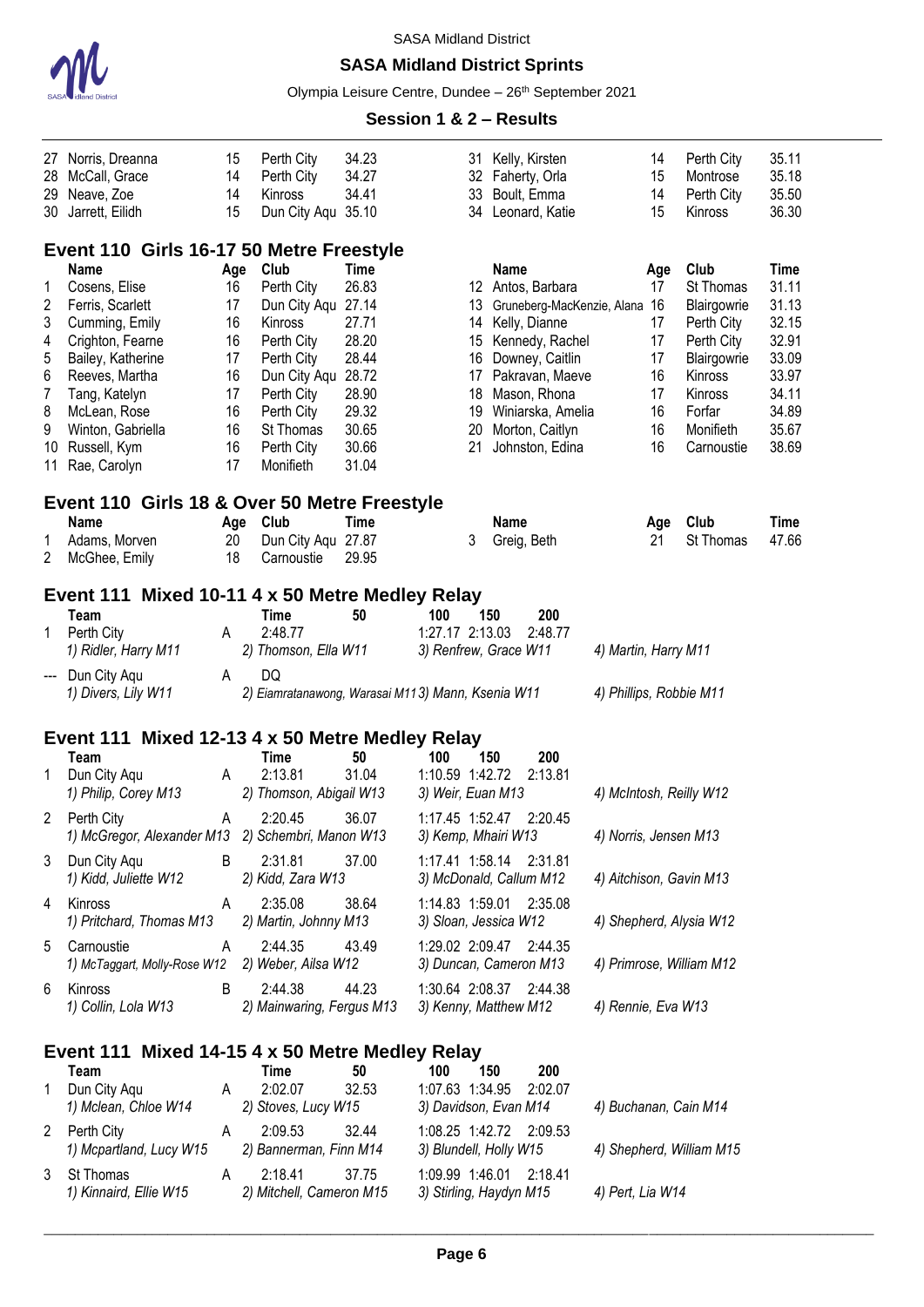

#### **SASA Midland District Sprints**

Olympia Leisure Centre, Dundee - 26<sup>th</sup> September 2021

#### **Session 1 & 2 – Results**

| 4     | Kinross<br>1) Pritchard, Stuart M15                                                        | A                  | 31.96<br>2:21.02<br>2) Chadwick, Charlotte W14 | 1:12.37 1:51.39 2:21.02<br>3) Neave, Zoe W14 | 4) Crichton, Duncan M14  |  |  |  |  |
|-------|--------------------------------------------------------------------------------------------|--------------------|------------------------------------------------|----------------------------------------------|--------------------------|--|--|--|--|
|       | --- Dun City Aqu<br>1) Easton, Anna W14                                                    | B                  | XDQ<br>2) Finlayson, Simone W14                | 3) Brierley, Connor M15                      | 4) Black, Nathan M15     |  |  |  |  |
| $---$ | Monifieth<br>1) Denson, Zara W15                                                           | A                  | DQ.<br>2) Gorczynski, Liam M14                 | 3) Webster, Rory M14                         | 4) MacKenzie, Taylor W14 |  |  |  |  |
|       | Event 111 Mixed 16-17 4 x 50 Metre Medley Relay<br>100<br>200<br>150<br>Team<br>50<br>Time |                    |                                                |                                              |                          |  |  |  |  |
|       | $D$ <sub>arth</sub> $C$ ity                                                                | $\mathbf{\Lambda}$ | <b>28.61</b><br>1.55.22                        | 1.20 $00$<br>1.55.22<br>50. VO               |                          |  |  |  |  |

Perth City **A** 1:55.33 28.61 59.09 1:29.09 1:55.33<br>1) Carroll, Owen M16 2) Pritchard, Murray M17 3) Bailey, Katherine W17 *1) Carroll, Owen M16 2) Pritchard, Murray M17 3) Bailey, Katherine W17 4) Cosens, Elise W16* --- Dun City Aqu A DQ<br>
1) Ferris, Scarlett W17 2) Van *1) Ferris, Scarlett W17 2) Van Blerk, Micah M16 3) Davey, Travis M16 4) Reeves, Martha W16*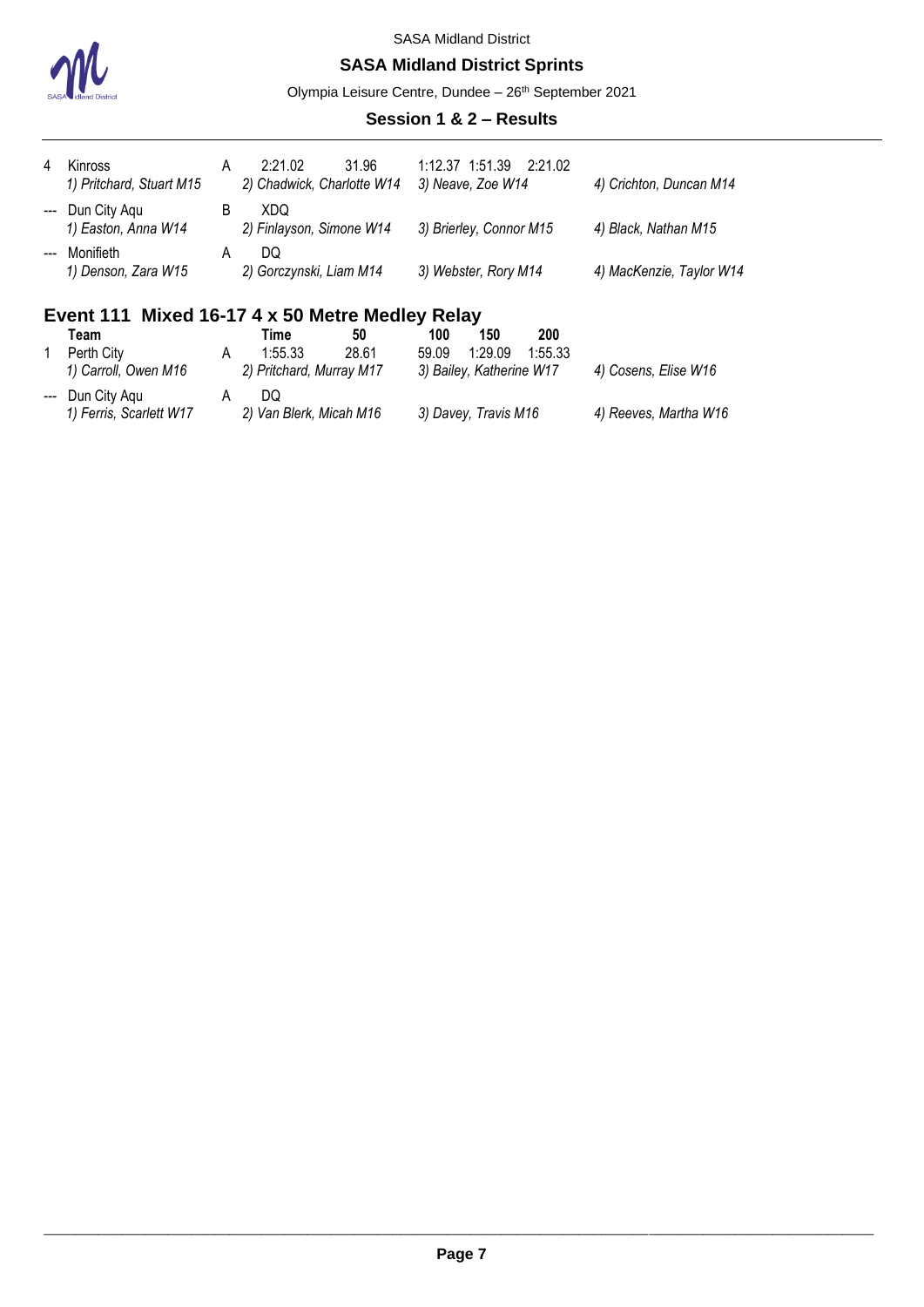

#### **SASA Midland District Sprints**

Olympia Leisure Centre, Dundee - 26<sup>th</sup> September 2021

#### **Session 1 & 2 – Results**

## **Session 2**

#### **Event 201 Girls 10-11 50 Metre Backstroke**

|   | Name                             | Aae | Club               | Time  | Name                | Age | Club               | Time  |
|---|----------------------------------|-----|--------------------|-------|---------------------|-----|--------------------|-------|
|   | Mann, Ksenia                     |     | Dun City Agu 38.88 |       | 10 Renfrew, Grace   |     | Perth City         | 46.2  |
| 2 | Clarke, Sophie                   |     | Monifieth          | 39.86 | 11 Healy, Anna      |     | Kinross            | 46.87 |
| 3 | Thomson, Ella                    | 11  | Perth City         | 40.46 | 12 McLeod, Georgia  | 10  | Dun City Agu 46.97 |       |
| 4 | Divers, Lily                     |     | Dun City Agu 43.15 |       | 13 Jarrett, Fearne  | 10  | Dun City Agu 48.37 |       |
|   | 5 Davis, Shona                   |     | Blairgowrie        | 43.21 | 14 Sloan, Christina |     | Kinross            | 48.57 |
| 6 | Hannah, Islay                    | 10  | Perth City         | 43.47 | 15 Rankin, Eve      |     | Kinross            | 48.98 |
|   | Banks, Jessica                   | 10  | Dun City Agu 45.06 |       | 16 Clark, Joslyn    | 10  | Forfar             | 50.12 |
| 8 | McCluskey, Mia                   | 10  | Kinross            | 45.34 | 17 Cowling, Lara    |     | Perth City         | 50.53 |
| 9 | MacNeill, Mairi Millana Jenna 11 |     | Perth City         | 45.43 |                     |     |                    |       |

## **Event 201 Girls 12-13 50 Metre Backstroke**

|    | Name                  | Age | Club               | Time  |     | Name              | Age | Club               | Time           |
|----|-----------------------|-----|--------------------|-------|-----|-------------------|-----|--------------------|----------------|
|    | Gilmurray, Isla       | 13  | Dun City Agu       | 33.37 | 21  | Davis, Isla       | 13  | <b>Blairgowrie</b> | 41.93          |
| 2  | Petrie, Isla          | 12  | Monifieth          | 36.37 | 22  | Luhman, Daisy     | 13  | Dun City Aqu       | 42.02          |
| 3  | Kidd, Juliette        | 12  | Dun City Agu       | 36.66 | 23  | Affleck, Lottie   | 13  | Dun City Agu       | 42.10          |
| 4  | Thomson, Abigail      | 13  | Dun City Aqu       | 36.72 | 24  | Collin, Lola      | 13  | <b>Kinross</b>     | 42.27          |
| 5  | McIntosh, Reilly      | 12  | Dun City Agu       | 37.90 | 25  | McKay, Grace      | 13  | St Thomas          | 42.60          |
| 6  | Fallone, Sofia        | 13  | Monifieth          | 38.28 | 26  | Smeaton, Cara     | 13  | Forfar             | 42.6           |
| 7  | Kidd, Isla            | 13  | Dun City Aqu       | 38.96 | 27  | Wallace, Libby    | 12  | Menzieshill        | 42.82          |
| 8  | McTaggart, Molly-Rose | 12  | Carnoustie         | 39.15 | 28  | Shepherd, Alysia  | 12  | Kinross            | 43.26          |
| 9  | Smart, Katie          | 13  | Perth City         | 39.45 | 29  | McGregor, Natalie | 12  | Perth City         | 43.33          |
| 10 | McLeod, Amelle        | 13  | Perth City         | 39.47 | 30  | Rennie, Eva       | 13  | Kinross            | 43.66          |
| 11 | Kemp, Mhairi          | 13  | Perth City         | 39.60 | 31  | Sanderson, Elena  | 12  | Perth City         | 43.90          |
| 12 | Cowling, Eva          | 13  | Perth City         | 39.82 | 32. | Robertson, Katie  | 12  | Perth City         | 44.04          |
|    | 13 Schembri, Manon    | 13  | Perth City         | 40.20 | 33  | Brown, Molly      | 13  | St Thomas          | 45.42          |
|    | 14 Falconer, Sadie    | 12  | St Thomas          | 40.40 | 34  | Black, Isla       | 12  | Dun City Aqu       | 45.80          |
|    | 15 Wigham, Erin       | 13  | Dun City Aqu       | 40.48 | 35  | Gadsden, Sarah    | 12  | Perth City         | 46.74          |
|    | 16 Kidd, Zara         | 13  | Dun City Agu 40.51 |       | 36  | Short, Nikki      | 13  | Forfar             | $46.8^{\circ}$ |
| 17 | Walker, Julia         | 13  | Dun City Agu       | 40.53 | 37  | Shaw, Aimie       | 12  | Perth City         | 47.00          |
| 18 | Thomson, Emily        | 12  | Perth City         | 40.76 | 38  | Almond, Adelaide  | 12  | <b>Kinross</b>     | 48.09          |
| 19 | McMahon, Cara         | 12  | Dun City Agu       | 40.81 | 39  | Cardno, Erin      | 13  | Perth City         | 49.1           |
|    | 20 Dargie, Olivia     | 13  | Montrose           | 41.26 |     |                   |     |                    |                |

#### **Event 202 Boys 10-11 50 Metre Breaststroke**

| Name                                            | Aae | Club               | Time  |   | Name             | Age Club   | Time  |
|-------------------------------------------------|-----|--------------------|-------|---|------------------|------------|-------|
| Adam, Tearlach                                  |     | Perth City         | 45.71 |   | Ogilvie, Jackson | Monifieth  | 52.4  |
| 2 Martin, Harry                                 |     | Perth City         | 46.53 | 8 | Thomson, Stuart  | Perth City | 52.49 |
| 3 Devanny, Euan                                 |     | Kinross            | 48.00 | 9 | Murphy, Robbie   | Forfar     | 57.10 |
| 4 Eiamratanawong, Warasai 11 Dun City Agu 51.26 |     |                    |       |   | 10 Ridler, Harry | Perth City | 57.3' |
| 5 Phillips, Robbie                              |     | Dun City Agu 51.62 |       |   | --- Allan, Ross  | Perth City | DQ.   |
| 6 Davidson, Luka                                | 10  | Montrose           | 52.02 |   |                  |            |       |

#### **Event 202 Boys 12-13 50 Metre Breaststroke**

|   | Name                | Age | Club         | l ime |
|---|---------------------|-----|--------------|-------|
| 1 | Weir, Euan          | 13  | Dun City Aqu | 33.43 |
| 2 | Philip, Corey       | 13  | Dun City Aqu | 33.61 |
| 3 | Norris, Jensen      | 13  | Perth City   | 36.99 |
| 4 | Simpson, Kaleb      | 13  | Montrose     | 37.28 |
| 5 | Martin, Johnny      | 13  | Kinross      | 37.79 |
| 6 | Hutchinson, Ross    | 13  | Monifieth    | 38.43 |
| 7 | McGregor, Alexander | 13  | Perth City   | 38.90 |
| 8 | Dow, Frazer         | 12  | Perth City   | 41.21 |

| <b>Name</b>         | Age | Club               | Time  |
|---------------------|-----|--------------------|-------|
| 10 Renfrew, Grace   | 11  | Perth City         | 46.27 |
| 11 Healy, Anna      | 11  | Kinross            | 46.87 |
| 12 McLeod, Georgia  | 10  | Dun City Aqu 46.97 |       |
| 13 Jarrett, Fearne  | 10  | Dun City Aqu 48.37 |       |
| 14 Sloan, Christina | 11  | Kinross            | 48.57 |
| 15 Rankin, Eve      | 11  | Kinross            | 48.98 |
| 16 Clark, Joslyn    | 10  | Forfar             | 50.12 |
| 17 Cowling, Lara    | 11  | Perth City         | 50.53 |

|    | Name              | Age             | Club         | Time  |
|----|-------------------|-----------------|--------------|-------|
| 21 | Davis, Isla       | 13              | Blairgowrie  | 41.93 |
| 22 | Luhman, Daisy     | 13              | Dun City Aqu | 42.02 |
| 23 | Affleck, Lottie   | 13              | Dun City Aqu | 42.10 |
| 24 | Collin, Lola      | 13              | Kinross      | 42.27 |
| 25 | McKay, Grace      | 13              | St Thomas    | 42.60 |
| 26 | Smeaton, Cara     | 13.             | Forfar       | 42.67 |
| 27 | Wallace, Libby    | 12              | Menzieshill  | 42.82 |
| 28 | Shepherd, Alysia  | 12.             | Kinross      | 43.26 |
| 29 | McGregor, Natalie | 12              | Perth City   | 43.33 |
| 30 | Rennie, Eva       | 13              | Kinross      | 43.66 |
| 31 | Sanderson, Elena  | 12              | Perth City   | 43.90 |
| 32 | Robertson, Katie  | 12.             | Perth City   | 44.04 |
| 33 | Brown, Molly      | 13              | St Thomas    | 45.42 |
| 34 | Black, Isla       | 12              | Dun City Aqu | 45.80 |
| 35 | Gadsden, Sarah    | 12.             | Perth City   | 46.74 |
| 36 | Short, Nikki      | 13              | Forfar       | 46.81 |
| 37 | Shaw, Aimie       | 12              | Perth City   | 47.00 |
| 38 | Almond, Adelaide  | 12 <sup>°</sup> | Kinross      | 48.09 |
| 39 | Cardno, Erin      | 13              | Perth City   | 49.15 |

|   | <b>Name</b>      | Aae | Club       | Time  |
|---|------------------|-----|------------|-------|
| 7 | Ogilvie, Jackson | 11  | Monifieth  | 52.46 |
| 8 | Thomson, Stuart  | 11  | Perth City | 52.49 |
|   | 9 Murphy, Robbie | 11  | Forfar     | 57.10 |
|   | 10 Ridler, Harry | 11  | Perth City | 57.31 |
|   | --- Allan, Ross  | 11  | Perth City | DQ    |

| Aae | <b>Club</b>    | Time  |                                          | Name              | Aae                                                                                                                                            | <b>Club</b>  | Time  |
|-----|----------------|-------|------------------------------------------|-------------------|------------------------------------------------------------------------------------------------------------------------------------------------|--------------|-------|
| 13  |                |       |                                          | Pritchard, Thomas | 13                                                                                                                                             | Kinross      | 41.98 |
| 13  |                |       |                                          |                   | 12                                                                                                                                             | Perth City   | 42.86 |
| 13  | Perth City     | 36.99 |                                          |                   | 12                                                                                                                                             | Montrose     | 43.52 |
| 13  | Montrose       | 37.28 |                                          |                   | 12                                                                                                                                             | Dun City Aqu | 44.22 |
| 13  | <b>Kinross</b> | 37.79 |                                          |                   | 12.                                                                                                                                            | Perth City   | 45.54 |
| 13  | Monifieth      | 38.43 |                                          |                   | 12                                                                                                                                             | Menzieshill  | 46.20 |
| 13  | Perth City     | 38.90 |                                          |                   | 13                                                                                                                                             | Monifieth    | 46.49 |
| 12  | Perth City     | 41.21 |                                          |                   | 12                                                                                                                                             | Kinross      | 46.60 |
|     |                |       | Dun City Aqu 33.43<br>Dun City Agu 33.61 |                   | 10 McKenzie, Calum<br>11 Faherty, Linden<br>12 McDonald, Callum<br>13 Bruce, Finlay<br>14 Shaw, Brady<br>15 Webster, Euan<br>16 Kenny, Matthew |              |       |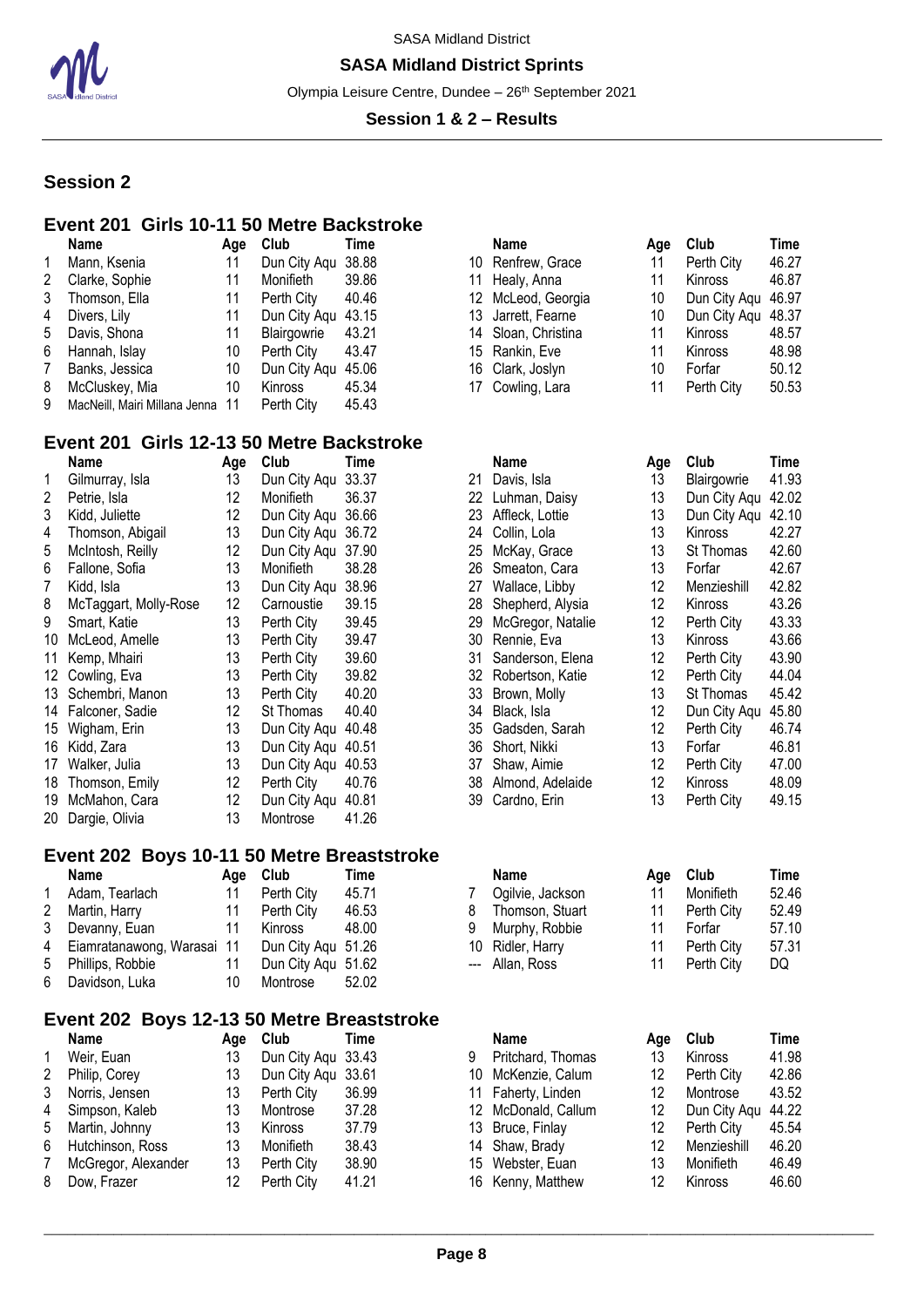

#### **SASA Midland District Sprints**

Olympia Leisure Centre, Dundee - 26<sup>th</sup> September 2021

#### **Session 1 & 2 – Results**

| 17 Mainwaring, Fergus | 13 | <b>Kinross</b> | 46.68 |
|-----------------------|----|----------------|-------|
| 18 Downey, Glen       | 13 | Blairgowrie    | 47.93 |
| 19 Van Blerk, Joel    | 13 | Dun City Agu   | 48.18 |
| 20 Duncan, Cameron    | 13 | Carnoustie     | 48.63 |
| 21 Robertson, Thomas  | 12 | Carnoustie     | 48.91 |
| 22 Primrose, William  | 12 | Carnoustie     | 48.95 |
| 23 Adam, Coinneach    | 12 | Perth City     | 49.32 |
| 24 McDowell, Cahal    | 12 | Perth City     | 49.50 |

## **Event 203 Girls 14-15 50 Metre Backstroke**

|    | Name                | Age | Club             | Time  |
|----|---------------------|-----|------------------|-------|
| 1  | Stoves, Lucy        | 15  | Dun City Aqu     | 30.45 |
| 2  | Mclean, Chloe       | 14  | Dun City Aqu     | 32.46 |
| 3  | Mcpartland, Lucy    | 15  | Perth City       | 32.99 |
| 4  | Finlayson, Simone   | 14  | Dun City Aqu     | 33.26 |
| 5  | Easton, Anna        | 14  | Dun City Aqu     | 33.27 |
| 6  | Smith, Taylor       | 14  | <b>St Thomas</b> | 33.98 |
| 7  | Reid, Darci         | 14  | Dun City Aqu     | 35.10 |
| 8  | Denson, Zara        | 15  | Monifieth        | 35.13 |
| 9  | Tomasek, Dobrawa    | 14  | St Thomas        | 35.47 |
| 10 | Kinnaird, Ellie     | 15  | St Thomas        | 35.58 |
| 11 | Chadwick, Charlotte | 14  | <b>Kinross</b>   | 36.18 |
| 12 | McIntee, Ruby       | 15  | Menzieshill      | 36.21 |
| 13 | Jones, Cara         | 14  | Dun City Aqu     | 37.04 |
| 14 | Wigham, Caitlin     | 14  | Dun City Aqu     | 37.07 |
| 15 | Fraser, Katie       | 14  | Kinross          | 37.13 |
| 16 | Gilmore, Claire     | 14  | Perth City       | 37.52 |
| 17 | Coull, Libby        | 14  | St Thomas        | 37.84 |

## **Event 203 Girls 16-17 50 Metre Backstroke**

|   | Name              | Aae | Club               | Time  |    | Name                             | Aae | Club             | Time  |
|---|-------------------|-----|--------------------|-------|----|----------------------------------|-----|------------------|-------|
|   | Ferris, Scarlett  | 17  | Dun City Agu 29.28 |       |    | 10 Rae, Carolyn                  |     | Monifieth        | 36.29 |
| 2 | Crighton, Fearne  | 16  | Perth City         | 30.77 | 11 | Downey, Caitlin                  |     | Blairgowrie      | 36.55 |
| 3 | Reeves, Martha    | 16  | Dun City Agu 31.43 |       |    | 12 Kelly, Dianne                 |     | Perth City       | 36.57 |
|   | 4 Cosens, Elise   | 16  | Perth City         | 31.62 |    | 13 Russell, Kym                  | 16  | Perth City       | 37.08 |
|   | 5 Cumming, Emily  | 16  | Kinross            | 31.85 |    | 14 Antos, Barbara                |     | <b>St Thomas</b> | 37.44 |
|   | 6 McLean, Rose    | 16  | Perth City         | 32.51 |    | 15 Gruneberg-MacKenzie, Alana 16 |     | Blairgowrie      | 37.79 |
| 7 | Bailey, Katherine | 17  | Perth City         | 32.80 |    | 16 Kennedy, Rachel               |     | Perth City       | 39.10 |
| 8 | Tang, Katelyn     | 17  | Perth City         | 33.82 |    | 17 Pakravan, Maeve               | 16  | Kinross          | 39.57 |
| 9 | Winton, Gabriella | 16  | St Thomas          | 35.85 |    | 18 Mason, Rhona                  |     | <b>Kinross</b>   | 46.06 |

# **Event 203 Girls 18 & Over 50 Metre Backstroke**

| lamı |
|------|
|------|

|          |    | Aye viuw   | пше   |
|----------|----|------------|-------|
| e, Emily | 18 | Carnoustie | 33.88 |

#### **Event 204 Boys 14-15 50 Metre Breaststroke**

|   | Name              | Age | Club         | Time  |
|---|-------------------|-----|--------------|-------|
| 1 | Davidson, Evan    | 14  | Dun City Aqu | 31.44 |
| 2 | Mitchell, Cameron | 15  | St Thomas    | 31.49 |
| 3 | Gorczynski, Liam  | 14  | Monifieth    | 33.63 |
| 4 | Bannerman, Finn   | 14  | Perth City   | 35.77 |
| 5 | Buchanan, Cain    | 14  | Dun City Agu | 36.17 |
| 6 | Shaw, Jackson     | 14  | Menzieshill  | 36.46 |
| 7 | Webster, Rory     | 14  | Monifieth    | 36.59 |
| 8 | Watson, Finlay    | 14  | St Thomas    | 37.23 |

| 25 Millar, Cameron<br>26 Leonard, Harry<br>27 Symon, Logan<br>28 Ewen, Angus<br>29 Hilton-Christie, Luke | $12 \overline{ }$<br>12<br>13<br>13<br>12<br>12 | Perth City<br>Kinross<br>Blairgowrie<br>Kinross<br>Carnoustie<br>Kinross | 49.75<br>51.50<br>54.84<br>54.98<br>56.51<br>1:00.59 |
|----------------------------------------------------------------------------------------------------------|-------------------------------------------------|--------------------------------------------------------------------------|------------------------------------------------------|
| 30 Thompson, Nixon                                                                                       |                                                 |                                                                          |                                                      |
| 31 Morrison, Oscar<br>--- Preater, Theo                                                                  | 12<br>12                                        | Monifieth<br>St Thomas                                                   | 1:01.48<br>DQ                                        |
|                                                                                                          |                                                 |                                                                          |                                                      |

| Name                | Age | Club           | Time  |     | Name                     | Age | Club           | Time  |
|---------------------|-----|----------------|-------|-----|--------------------------|-----|----------------|-------|
| Stoves, Lucy        | 15  | Dun City Agu   | 30.45 | 18  | MacKenzie, Taylor        | 14  | Monifieth      | 38.36 |
| Mclean, Chloe       | 14  | Dun City Agu   | 32.46 | 19  | Neave, Zoe               | 14  | Kinross        | 38.44 |
| Mcpartland, Lucy    | 15  | Perth City     | 32.99 | 20  | Fry, Caitlin             | 15  | Perth City     | 38.83 |
| Finlayson, Simone   | 14  | Dun City Aqu   | 33.26 | 21  | Beattie, Keira           | 14  | St Thomas      | 38.98 |
| Easton, Anna        | 14  | Dun City Aqu   | 33.27 | 22. | Bryden, India-Leoni      | 14  | Montrose       | 39.41 |
| Smith, Taylor       | 14  | St Thomas      | 33.98 | 23. | Norris, Dreanna          | 15  | Perth City     | 39.68 |
| Reid, Darci         | 14  | Dun City Aqu   | 35.10 | 24  | Boult, Emma              | 14  | Perth City     | 40.01 |
| Denson, Zara        | 15  | Monifieth      | 35.13 | 25  | Pert. Lia                | 14  | St Thomas      | 40.16 |
| Tomasek, Dobrawa    | 14  | St Thomas      | 35.47 | 26  | Kemp, Olivia             | 14  | Blairgowrie    | 40.20 |
| Kinnaird, Ellie     | 15  | St Thomas      | 35.58 | 27  | McCall, Grace            | 14  | Perth City     | 41.22 |
| Chadwick, Charlotte | 14  | <b>Kinross</b> | 36.18 | 28  | Reid, Micaela            | 15  | Montrose       | 41.49 |
| McIntee, Ruby       | 15  | Menzieshill    | 36.21 | 29  | Breingan, Hannah         | 14  | <b>Kinross</b> | 41.58 |
| Jones. Cara         | 14  | Dun City Agu   | 37.04 | 30  | Kelly, Kirsten           | 14  | Perth City     | 41.66 |
| Wigham, Caitlin     | 14  | Dun City Aqu   | 37.07 | 31  | Faherty, Orla            | 15  | Montrose       | 42.51 |
| Fraser, Katie       | 14  | <b>Kinross</b> | 37.13 | 32  | Leonard, Katie           | 15  | <b>Kinross</b> | 43.60 |
| Gilmore, Claire     | 14  | Perth City     | 37.52 | 33  | Gardner-Lockhart, Joanna | 14  | Menzieshill    | 43.96 |
| Coull, Libby        | 14  | St Thomas      | 37.84 | 34  | Paterson, Emily          | 14  | Carnoustie     | 45.07 |

| <b>Name</b>        |    | Club                                 | Time  |
|--------------------|----|--------------------------------------|-------|
| 10 Rae, Carolyn    | 17 | Monifieth                            | 36.29 |
| Downey, Caitlin    | 17 | Blairgowrie                          | 36.55 |
| 12 Kelly, Dianne   | 17 | Perth City                           | 36.57 |
| 13 Russell, Kym    | 16 | Perth City                           | 37.08 |
| 14 Antos, Barbara  | 17 | St Thomas                            | 37.44 |
|                    | 16 | Blairgowrie                          | 37.79 |
| 16 Kennedy, Rachel | 17 | Perth City                           | 39.10 |
| 17 Pakravan, Maeve | 16 | Kinross                              | 39.57 |
| 18 Mason, Rhona    | 17 | Kinross                              | 46.06 |
|                    |    | Age<br>15 Gruneberg-MacKenzie, Alana |       |

| Name          | Age Club   | Time  | Name        | Age Club     | Time  |
|---------------|------------|-------|-------------|--------------|-------|
| McGhee, Emily | Carnoustie | 33.88 | Greig, Beth | 21 St Thomas | 56.96 |

| Name              | Aae | Club               | Time  |    | Name                   | Aae | Club             | Time  |
|-------------------|-----|--------------------|-------|----|------------------------|-----|------------------|-------|
| Davidson, Evan    | 14  | Dun City Aqu 31.44 |       |    | McKenzie, Hayden       | 15  | Kinross          | 38.98 |
| Mitchell, Cameron | 15  | St Thomas          | 31.49 |    | 10 Burakowski, Jedrzej | 15  | Montrose         | 39.16 |
| Gorczynski, Liam  | 14  | Monifieth          | 33.63 | 11 | Brill, Finlay          | 14  | Monifieth        | 39.56 |
| Bannerman, Finn   | 14  | Perth City         | 35.77 |    | 12 Stirling, Haydyn    | 15  | <b>St Thomas</b> | 39.77 |
| Buchanan, Cain    | 14  | Dun City Agu 36.17 |       |    | 13 Polignano, Rory     | 14  | Monifieth        | 40.86 |
| Shaw, Jackson     | 14  | Menzieshill        | 36.46 |    | 14 Crichton, Duncan    | 14  | Kinross          | 42.28 |
| Webster, Rory     | 14  | <b>Monifieth</b>   | 36.59 |    | 15 MacPhail, Dillan    | 14  | Dun City Agu     | 46.78 |
| Watson, Finlay    | 14  | St Thomas          | 37.23 |    | 16 Ridler, Finlay      | 14  | Perth City       | 51.94 |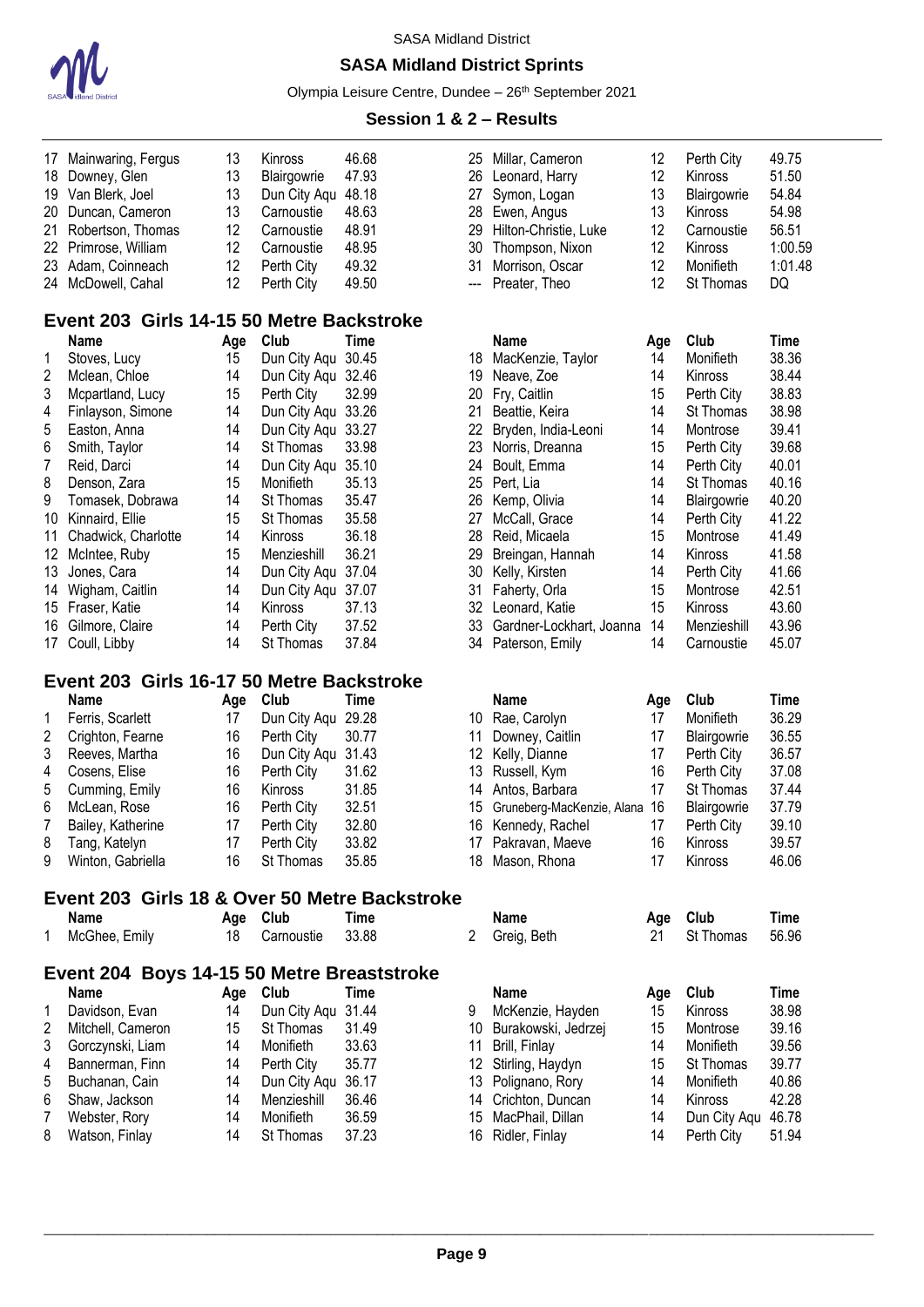

## **SASA Midland District Sprints**

Olympia Leisure Centre, Dundee - 26<sup>th</sup> September 2021

|                       | Event 204 Boys 16-17 50 Metre Breaststroke                                                        |                            |                                                                                             |                                        |                                                  |                |                                                                                  |                         |                                   |                                                                              |                                                   |
|-----------------------|---------------------------------------------------------------------------------------------------|----------------------------|---------------------------------------------------------------------------------------------|----------------------------------------|--------------------------------------------------|----------------|----------------------------------------------------------------------------------|-------------------------|-----------------------------------|------------------------------------------------------------------------------|---------------------------------------------------|
| 1<br>2<br>3<br>4<br>5 | Name<br>Pritchard, Murray<br>Van Blerk, Micah<br>Harrison, Sam<br>Davey, Travis<br>Bennet, Struan | 17<br>16<br>17<br>16<br>17 | Age Club<br>Perth City<br>Dun City Aqu 31.40<br>Perth City<br>Dun City Aqu 32.38<br>Kinross | <b>Time</b><br>29.97<br>31.49<br>33.93 | 6<br>$\overline{7}$<br>8<br>9<br>10              | <b>Name</b>    | Venter, Andrew<br>Phillips, Adam<br>Currie, Samuel<br>Kelly, Tom<br>Brown, Calum |                         | Age<br>17<br>17<br>16<br>17<br>16 | Club<br>Perth City<br>Dun City Aqu<br>Perth City<br>Blairgowrie<br>St Thomas | Time<br>34.79<br>35.45<br>36.25<br>37.32<br>40.65 |
|                       | Event 204 Boys 18 & Over 50 Metre Breaststroke                                                    |                            |                                                                                             |                                        |                                                  |                |                                                                                  |                         |                                   |                                                                              |                                                   |
| *1                    | Name<br>*1 Venter, Jonathan<br>Milne, Jack                                                        | Age<br>18<br>20            | Club<br>Perth City<br>Dun City Aqu                                                          | <b>Time</b><br>31.93<br>31.93          |                                                  |                |                                                                                  |                         |                                   |                                                                              |                                                   |
|                       | Event 205 Mixed 10-11 200 Metre Freestyle Relay<br>Team                                           |                            |                                                                                             | 50                                     | 100                                              |                | 200                                                                              |                         |                                   |                                                                              |                                                   |
| 1.                    | Perth City<br>1) Martin, Harry M11                                                                | A                          | <b>Relay Time</b><br>2:22.21<br>2) Adam, Tearlach M11                                       | 35.71                                  | 1:11.08 1:48.45<br>3) Renfrew, Grace W11         | 150            | 2:22.21                                                                          | 4) Thomson, Ella W11    |                                   |                                                                              |                                                   |
|                       | --- Dun City Agu<br>1) Phillips, Robbie M11                                                       | A                          | DQ<br>2) Eiamratanawong, Warasai M11 3) Banks, Jessica W10                                  |                                        |                                                  |                |                                                                                  | 4) Mann, Ksenia W11     |                                   |                                                                              |                                                   |
|                       | Event 205 Mixed 12-13 4 x 50 Metre Freestyle Relay                                                |                            |                                                                                             |                                        |                                                  |                |                                                                                  |                         |                                   |                                                                              |                                                   |
| 1                     | Team<br>Dun City Aqu<br>1) Weir, Euan M13                                                         | A                          | <b>Time</b><br>1:54.88<br>2) Gilmurray, Isla W13                                            | 50<br>27.44                            | 100<br>56.12<br>3) Kidd, Isla W13                | 150<br>1:27.56 | 200<br>1:54.88                                                                   | 4) Philip, Corey M13    |                                   |                                                                              |                                                   |
| $\mathbf{2}$          | Perth City<br>1) McGregor, Alexander M13 2) Schembri, Manon W13                                   | A                          | 2:04.69                                                                                     | 30.77                                  | 1:03.53 1:37.01 2:04.69<br>3) Cowling, Eva W13   |                |                                                                                  | 4) Norris, Jensen M13   |                                   |                                                                              |                                                   |
| 3                     | Dun City Aqu<br>1) McIntosh, Reilly W12                                                           | B                          | 2:12.73<br>2) Eiamratanawong, Pokpong M12                                                   | 31.47                                  | 1:06.45 1:39.43 2:12.73<br>3) Walker, Julia W13  |                |                                                                                  | 4) Aitchison, Gavin M13 |                                   |                                                                              |                                                   |
| 4                     | Kinross<br>1) Martin, Johnny M13                                                                  | A                          | 2:16.56<br>2) Shepherd, Alysia W12                                                          | 32.76                                  | 1:09.62 1:45.15 2:16.56<br>3) Sloan, Jessica W12 |                |                                                                                  |                         |                                   | 4) Pritchard, Thomas M13                                                     |                                                   |
|                       | Kinross<br>1) Thompson, Nixon M12                                                                 | B                          | DQ<br>2) Rennie, Eva W13                                                                    |                                        | 3) Collin, Lola W13                              |                |                                                                                  |                         |                                   | 4) Kenny, Matthew M12                                                        |                                                   |
|                       | Blairgowrie<br>1) Davis, Isla W13                                                                 | A                          | DQ<br>2) Downey, Glen M13                                                                   |                                        | 3) Symon, Logan M13                              |                |                                                                                  |                         |                                   | 4) Suchomska, Maya W13                                                       |                                                   |
|                       | Carnoustie<br>1) Anderson, Jake M13                                                               | A                          | DQ<br>2) Weber, Ailsa W12                                                                   |                                        | 3) Primrose, William M12                         |                |                                                                                  |                         |                                   | 4) McTaggart, Molly-Rose W12                                                 |                                                   |
|                       | Event 205 Mixed 14-15 4 x 50 Metre Freestyle Relay                                                |                            |                                                                                             |                                        |                                                  |                |                                                                                  |                         |                                   |                                                                              |                                                   |
|                       | Team                                                                                              |                            | Time                                                                                        | 50                                     | 100                                              | 150            | 200                                                                              |                         |                                   |                                                                              |                                                   |
| 1                     | Dun City Aqu<br>1) Stoves, Lucy W15                                                               | A                          | 1:52.51<br>2) Buchanan, Cain M14                                                            | 29.23                                  | 56.13<br>3) Easton, Anna W14                     | 1:26.68        | 1:52.51                                                                          |                         |                                   | 4) Davidson, Evan M14                                                        |                                                   |
| 2                     | St Thomas<br>1) Watson, Finlay M14                                                                | A                          | 1:57.20<br>2) Mitchell, Cameron M15                                                         | 29.39                                  | 56.15<br>3) Smith, Taylor W14                    | 1:27.22        | 1:57.20                                                                          |                         |                                   | 4) Tomasek, Dobrawa W14                                                      |                                                   |
| 3                     | Monifieth<br>1) Denson, Zara W15                                                                  | A                          | 1:59.90<br>2) MacKenzie, Taylor W14                                                         | 32.81                                  | 1:05.06 1:33.33<br>3) Webster, Rory M14          |                | 1:59.90                                                                          |                         |                                   | 4) Gorczynski, Liam M14                                                      |                                                   |
| 4                     | Perth City<br>1) Mcpartland, Lucy W15                                                             | A                          | 2:01.19<br>2) Bannerman, Finn M14                                                           | 31.26                                  | 1:02.44 1:34.62 2:01.19<br>3) Fry, Caitlin W15   |                |                                                                                  |                         |                                   | 4) Shepherd, William M15                                                     |                                                   |
| 5                     | Kinross<br>1) Crichton, Duncan M14                                                                | A                          | 2:03.37<br>2) Fraser, Katie W14                                                             | 29.64                                  | 1:02.23 1:34.88<br>3) Chadwick, Charlotte W14    |                | 2:03.37                                                                          |                         |                                   | 4) Pritchard, Stuart M15                                                     |                                                   |
| 6                     | Kinross<br>1) Leonard, Katie W15                                                                  | B                          | 2:11.45<br>2) Devanny, Jack M14                                                             | 36.25                                  | 1:08.82 1:44.06<br>3) Neave, Zoe W14             |                | 2:11.45                                                                          |                         |                                   | 4) McKenzie, Hayden M15                                                      |                                                   |
|                       | Dun City Aqu                                                                                      | B                          | X2:15.39                                                                                    | 34.62                                  | 1:12.00 1:44.80                                  |                | 2:15.39                                                                          |                         |                                   |                                                                              |                                                   |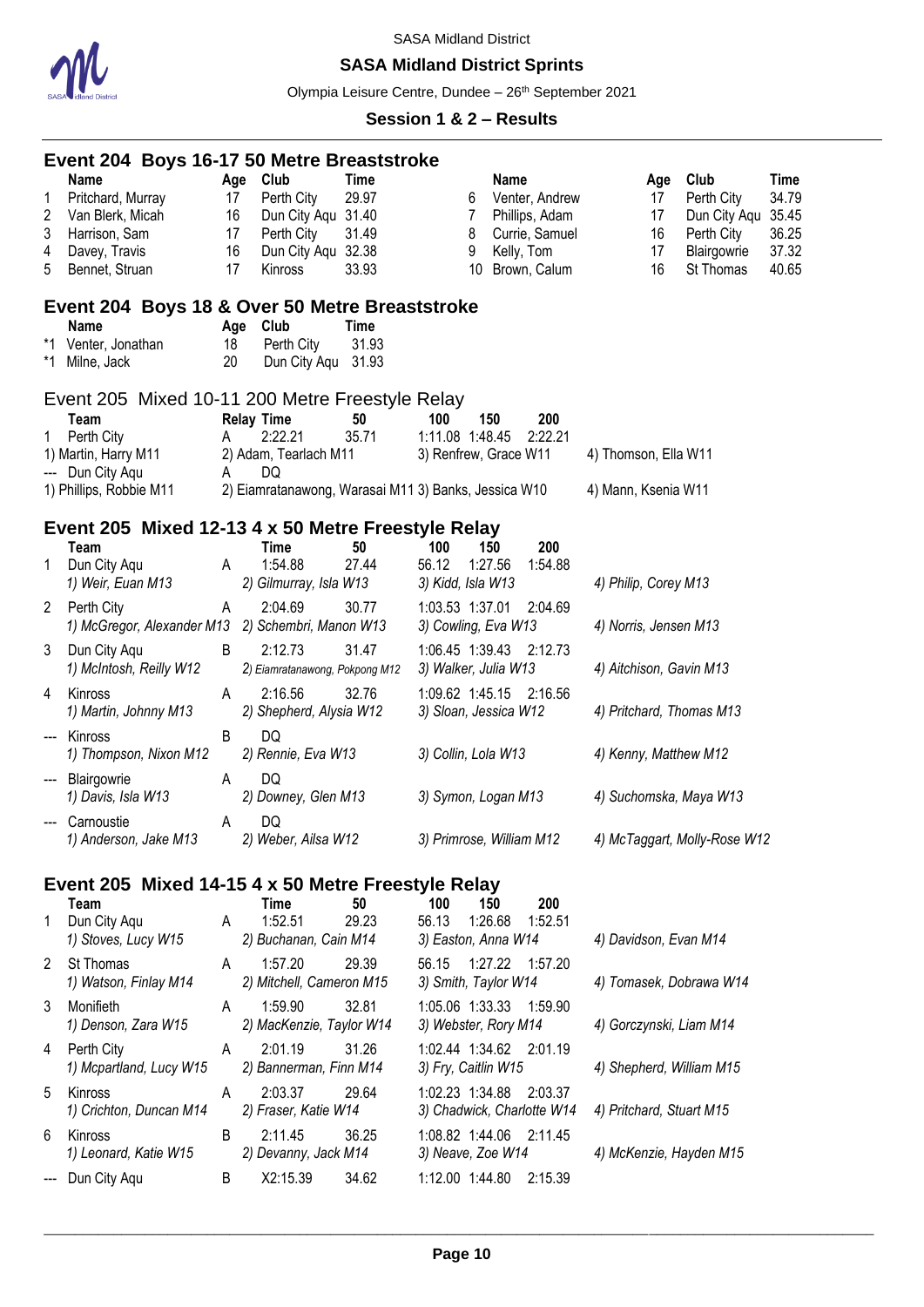

## **SASA Midland District Sprints**

Olympia Leisure Centre, Dundee - 26<sup>th</sup> September 2021

|                  | 1) MacPhail, Dillan M14                            |          | 2) Van Blerk, Joel M13 |                | 3) Prain, Grace W14   |                                      | 4) Reid, Darci W14       |          |                              |                |
|------------------|----------------------------------------------------|----------|------------------------|----------------|-----------------------|--------------------------------------|--------------------------|----------|------------------------------|----------------|
|                  | Event 205 Mixed 16-17 4 x 50 Metre Freestyle Relay |          |                        |                |                       |                                      |                          |          |                              |                |
|                  | Team                                               |          | Time                   | 50             | 100                   | 200<br>150                           |                          |          |                              |                |
| 1.               | Dun City Aqu                                       | A        | 1:47.77                | 27.34          | 52.42                 | 1:20.79<br>1:47.77                   |                          |          |                              |                |
|                  | 1) Ferris, Scarlett W17                            |          | 2) Davey, Travis M16   |                | 3) Reeves, Martha W16 |                                      | 4) Phillips, Adam M17    |          |                              |                |
|                  | Perth City                                         | A        | DQ                     |                |                       |                                      |                          |          |                              |                |
|                  | 1) Cosens, Elise W16                               |          | 2) Harrison, Sam M17   |                |                       | 3) Bailey, Katherine W17             | 4) Pritchard, Murray M17 |          |                              |                |
|                  | Event 206 Girls 10-11 50 Metre Butterfly           |          |                        |                |                       |                                      |                          |          |                              |                |
|                  | Name                                               | Age      | Club                   | <b>Time</b>    |                       | Name                                 |                          | Age      | Club                         | <b>Time</b>    |
| 1                | Thomson, Ella                                      | 11       | Perth City             | 37.05          |                       | 10 Rankin, Eve                       |                          | 11       | Kinross                      | 49.22          |
| 2                | Mann, Ksenia                                       | 11       | Dun City Aqu 37.24     |                | 11                    | Hannah, Islay                        |                          | 10       | Perth City                   | 51.62          |
| 3                | Clarke, Sophie                                     | 11       | Monifieth              | 37.70          | 12                    | McCluskey, Mia                       |                          | 10       | Kinross                      | 51.67          |
| 4                | Davis, Shona                                       | 11       | Blairgowrie            | 39.27          | 13                    | Jarrett, Imogen                      |                          | 11       | Dun City Aqu 51.90           |                |
| 5                | MacNeill, Mairi Millana Jenna                      | 11       | Perth City             | 41.97          | 14                    | McLeod, Georgia                      |                          | 10       | Dun City Aqu 52.18           |                |
| 6                | Renfrew, Grace                                     | 11       | Perth City             | 43.89          | 15                    | Banks, Jessica                       |                          | 10       | Dun City Aqu 52.91           |                |
| 7                | Divers, Lily                                       | 11       | Dun City Aqu 45.94     |                | 16                    | Clark, Joslyn                        |                          | 10       | Forfar                       | 54.46          |
| 8                | Healy, Anna                                        | 11       | Kinross                | 46.05          | 17                    | Jarrett, Fearne                      |                          | 10       | Dun City Aqu 54.61           |                |
| 9                | Ewen, Ailsa                                        | 11       | Kinross                | 47.90          | 18                    | Sloan, Christina                     |                          | 11       | Kinross                      | 54.70          |
|                  |                                                    |          |                        |                |                       |                                      |                          |          |                              |                |
|                  | Event 206 Girls 12-13 50 Metre Butterfly<br>Name   | Age      | Club                   | <b>Time</b>    |                       | <b>Name</b>                          |                          | Age      | Club                         | <b>Time</b>    |
| 1                | Gilmurray, Isla                                    | 13       | Dun City Aqu 33.19     |                | 21                    | Kidd, Zara                           |                          | 13       | Dun City Aqu 41.88           |                |
| 2                | Petrie, Isla                                       | 12       | Monifieth              | 33.88          | 22                    | Brown, Molly                         |                          | 13       | St Thomas                    | 42.16          |
| 3                | Warburton, Eva                                     | 13       | Forfar                 | 34.62          | 23                    | Sanderson, Elena                     |                          | 12       | Perth City                   | 42.85          |
| 4                | Fallone, Sofia                                     | 13       | Monifieth              | 35.55          | 24                    | McGregor, Natalie                    |                          | 12       | Perth City                   | 42.92          |
| 5                | Kemp, Mhairi                                       | 13       | Perth City             | 35.72          | 25                    | Affleck, Lottie                      |                          | 13       | Dun City Aqu 43.36           |                |
| 6                | Thomson, Emily                                     | 12       | Perth City             | 35.87          | 26                    | Sloan, Jessica                       |                          | 12       | Kinross                      | 43.56          |
| 7                | McIntosh, Reilly                                   | 12       | Dun City Aqu 37.59     |                | 27                    | Falconer, Sadie                      |                          | 12       | St Thomas                    | 43.69          |
| 8                | Kidd, Isla                                         | 13       | Dun City Aqu 37.82     |                | 28                    | Rennie, Eva                          |                          | 13       | Kinross                      | 43.86          |
| 9                | Smart, Katie                                       | 13       | Perth City             | 38.31          | 29                    | Robertson, Katie                     |                          | 12       | Perth City                   | 45.87          |
| 10               |                                                    | 13       | Dun City Aqu 38.64     |                | 30                    | Weber, Ailsa                         |                          | 12       | Carnoustie                   | 45.90          |
|                  | Walker, Julia                                      | 13       |                        | 38.69          |                       |                                      |                          | 13       |                              | 46.03          |
| 11               | Dargie, Olivia                                     | 13       | Montrose               | 38.87          | 31                    | Short, Nikki<br>McMahon, Cara        |                          | 12       | Forfar<br>Dun City Aqu 46.20 |                |
|                  | *12 Davis, Isla                                    | 13       | Blairgowrie            |                | 32                    |                                      |                          | 13       |                              |                |
|                  | *12 Wigham, Erin                                   | 12       | Dun City Aqu 38.87     |                |                       | 33 Luhman, Daisy                     |                          |          | Dun City Aqu 46.43           |                |
| 14               | Storey, Megan                                      |          | Monifieth              | 39.20<br>39.51 |                       | 34 Suchomska, Maya                   |                          | 13       | Blairgowrie                  | 46.80          |
| 15               | Cowling, Eva                                       | 13       | Perth City             |                | 35                    | Shepherd, Alysia                     |                          | 12       | Kinross                      | 48.12          |
| 16               | McLeod, Amelle                                     | 13       | Perth City             | 40.91          | 36                    | Wallace, Libby                       |                          | 12       | Menzieshill                  | 48.55          |
| 17               | Collin, Lola                                       | 13       | Kinross                | 41.32          | 37                    | Gadsden, Sarah                       |                          | 12       | Perth City                   | 50.30          |
| 18               | Donachie, Amber                                    | 13       | Dun City Aqu 41.35     |                | 38                    | Shaw, Aimie                          |                          | 12       | Perth City                   | 50.98          |
| 19               | Kidd, Juliette                                     | 12       | Dun City Aqu 41.47     |                | 39                    | Black, Isla                          |                          | 12       | Dun City Agu 52.32           |                |
| 20               | McKay, Grace                                       | 13       | St Thomas              | 41.76          |                       |                                      |                          |          |                              |                |
|                  | Event 207 Boys 10-11 50 Metre Freestyle            |          |                        |                |                       |                                      |                          |          |                              |                |
|                  | <b>Name</b>                                        |          | Age Club               | Time           |                       | Name                                 |                          | Age      | Club                         | <b>Time</b>    |
| 1                | Martin, Harry                                      | 11       | Perth City             | 34.87          | 9                     | Watson, Jamie                        |                          | 10       | Blairgowrie                  | 40.69          |
| 2                | Devanny, Euan                                      | 11       | Kinross                | 35.53          | 10                    | Morton, Connor                       |                          | 11       | Monifieth                    | 41.44          |
| 3                | Adam, Tearlach                                     | 11       | Perth City             | 36.10          | 11                    | Macnaughton, Harry                   |                          | 11       | Perth City                   | 42.29          |
|                  | Allan, Ross                                        | 11       | Perth City             | 37.20          | 12                    | Thomson, Stuart                      |                          | 11       | Perth City                   | 42.47          |
|                  | Phillips, Robbie                                   | 11       | Dun City Aqu 37.67     |                | 13                    | Swan, Harvey                         |                          | 10       | Blairgowrie                  | 42.51          |
|                  |                                                    |          |                        | 37.76          | 14                    | Eiamratanawong, Warasai              |                          | 11       | Dun City Aqu 44.07           |                |
|                  | Ridler, Harry                                      | 11       | Perth City             |                |                       |                                      |                          |          |                              |                |
| 4<br>5<br>6<br>8 | Ogilvie, Jackson<br>Davidson, Luka                 | 11<br>10 | Monifieth<br>Montrose  | 38.64<br>38.92 | 15<br>16              | Murphy, Robbie<br>Kelly, Christopher |                          | 11<br>11 | Forfar<br>Blairgowrie        | 44.47<br>44.91 |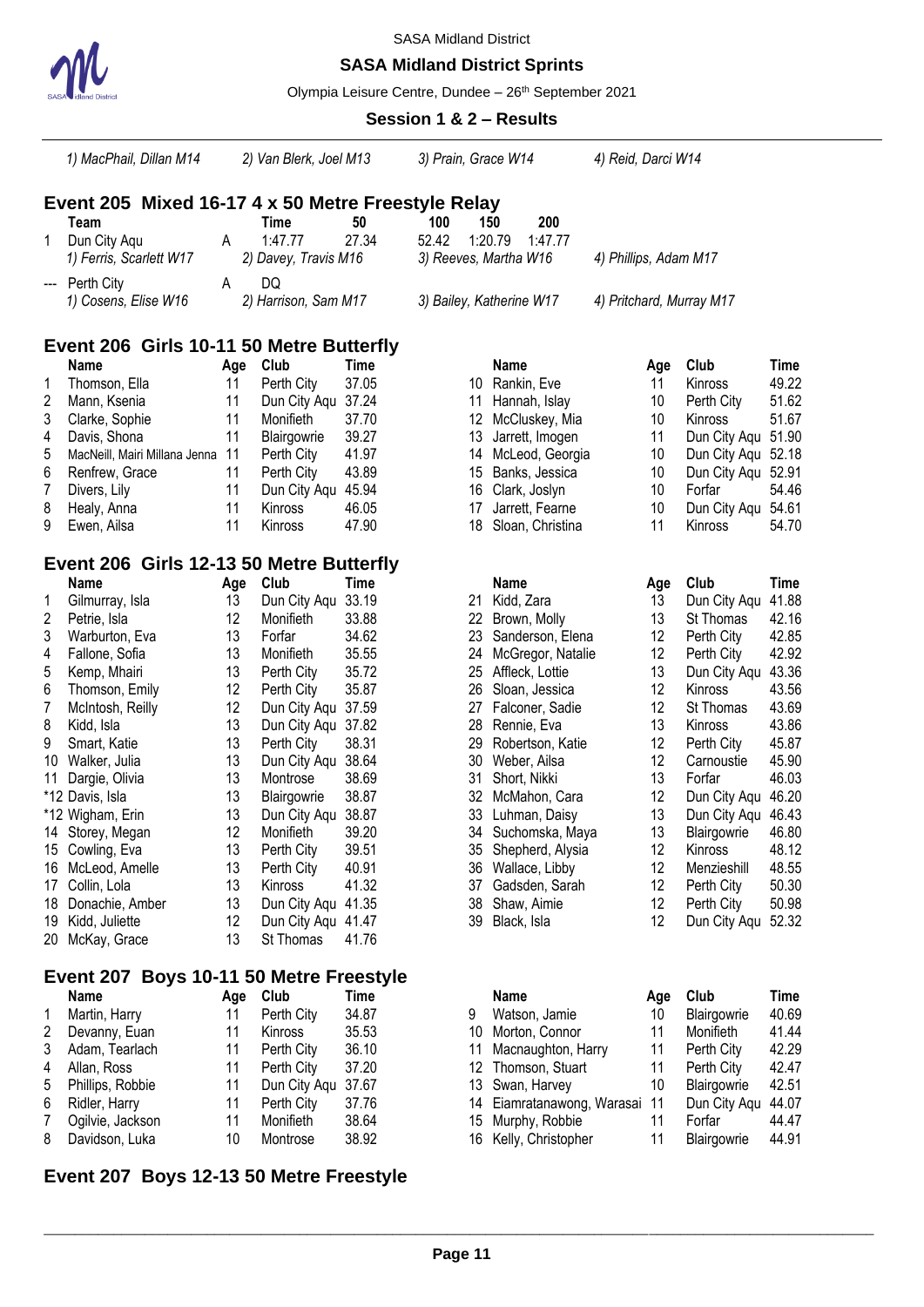

## **SASA Midland District Sprints**

Olympia Leisure Centre, Dundee - 26<sup>th</sup> September 2021

#### **Session 1 & 2 – Results**

|    | Name                | Age | Club           | Time  |
|----|---------------------|-----|----------------|-------|
| 1  | Philip, Corey       | 13  | Dun City Aqu   | 26.57 |
| 2  | Norris, Jensen      | 13  | Perth City     | 27.20 |
| 3  | Weir, Euan          | 13  | Dun City Aqu   | 27.50 |
| 4  | McGregor, Alexander | 13  | Perth City     | 30.44 |
| 5  | Hutchinson, Ross    | 13  | Monifieth      | 30.80 |
| 6  | Pritchard, Thomas   | 13  | <b>Kinross</b> | 31.25 |
| 7  | Simpson, Kaleb      | 13  | Montrose       | 31.29 |
| 8  | Martin, Johnny      | 13  | Kinross        | 31.76 |
| 9  | McKenzie, Calum     | 12  | Perth City     | 32.35 |
| 10 | Millar, Cameron     | 12. | Perth City     | 32.45 |
| 11 | Bruce, Finlay       | 12  | Perth City     | 33.01 |
| 12 | Aitchison, Gavin    | 13  | Dun City Aqu   | 33.46 |
| 13 | Dow, Frazer         | 12  | Perth City     | 34.08 |
| 14 | Kenny, Matthew      | 12  | Kinross        | 34.28 |
| 15 | Primrose, William   | 12  | Carnoustie     | 34.37 |
| 16 | Preater, Theo       | 12  | St Thomas      | 34.38 |
| 17 | Pogorzelec, Matthew | 13  | Monifieth      | 34.66 |
| 18 | McDonald, Callum    | 12  | Dun City Aqu   | 34.87 |
| 19 | Webster, Euan       | 13  | Monifieth      | 34.94 |

## **Event 208 Girls 14-15 50 Metre Butterfly**

|    | Name                | Age | Club         | Time  |
|----|---------------------|-----|--------------|-------|
| 1  | Stoves, Lucy        | 15  | Dun City Aqu | 30.37 |
| 2  | Mclean, Chloe       | 14  | Dun City Aqu | 31.73 |
| 3  | Mcpartland, Lucy    | 15  | Perth City   | 32.51 |
| 4  | Wheeler, Harriet    | 14  | Perth City   | 33.14 |
| 5  | Finlayson, Simone   | 14  | Dun City Aqu | 33.19 |
| 6  | Smith, Taylor       | 14  | St Thomas    | 33.94 |
| 7  | Easton, Anna        | 14  | Dun City Aqu | 34.43 |
| 8  | Kinnaird, Ellie     | 15  | St Thomas    | 34.63 |
| 9  | Wood, Ella          | 14  | Forfar       | 34.64 |
| 10 | Reid, Darci         | 14  | Dun City Aqu | 34.74 |
| 11 | Jones, Cara         | 14  | Dun City Aqu | 34.95 |
| 12 | Wigham, Caitlin     | 14  | Dun City Aqu | 35.12 |
| 13 | Tomasek, Dobrawa    | 14  | St Thomas    | 35.34 |
| 14 | Chadwick, Charlotte | 14  | Kinross      | 35.56 |
| 15 | MacKenzie, Taylor   | 14  | Monifieth    | 35.76 |
| 16 | Gilmore, Claire     | 14  | Perth City   | 35.94 |
| 17 | Denson, Zara        | 15  | Monifieth    | 36.20 |
| 18 | Coull, Libby        | 14  | St Thomas    | 36.33 |

# **Event 208 Girls 16-17 50 Metre Butterfly**

|    | Name              | Age | Club         | Time  |  |
|----|-------------------|-----|--------------|-------|--|
| 1  | Cumming, Emily    | 16  | Kinross      | 28.84 |  |
| 2  | Ferris, Scarlett  | 17  | Dun City Aqu | 29.14 |  |
| 3  | Cosens, Elise     | 16  | Perth City   | 29.71 |  |
| 4  | Crighton, Fearne  | 16  | Perth City   | 30.27 |  |
| 5  | Bailey, Katherine | 17  | Perth City   | 30.47 |  |
| 6  | Tang, Katelyn     | 17  | Perth City   | 30.88 |  |
| 7  | Reeves, Martha    | 16  | Dun City Agu | 30.90 |  |
| 8  | McLean, Rose      | 16  | Perth City   | 32.65 |  |
| 9  | Russell, Kym      | 16  | Perth City   | 33.02 |  |
| 10 | Winton, Gabriella | 16  | St Thomas    | 33.40 |  |
|    |                   |     |              |       |  |

| Name                | Age | Club         | Time  |     | Name                       | Age | Club         | Time  |
|---------------------|-----|--------------|-------|-----|----------------------------|-----|--------------|-------|
| Philip, Corey       | 13  | Dun City Agu | 26.57 |     | *20 Robertson, Thomas      | 12  | Carnoustie   | 35.07 |
| Norris, Jensen      | 13  | Perth City   | 27.20 |     | *20 Shaw, Brady            | 12  | Menzieshill  | 35.07 |
| Weir, Euan          | 13  | Dun City Aqu | 27.50 | 22. | Faherty, Linden            | 12  | Montrose     | 35.29 |
| McGregor, Alexander | 13  | Perth City   | 30.44 | 23  | Grant, Alasdair            | 13  | Menzieshill  | 35.36 |
| Hutchinson, Ross    | 13  | Monifieth    | 30.80 | 24  | Eiamratanawong, Pokpong 12 |     | Dun City Aqu | 35.38 |
| Pritchard, Thomas   | 13  | Kinross      | 31.25 | 25  | Anderson, Jake             | 13  | Carnoustie   | 35.71 |
| Simpson, Kaleb      | 13  | Montrose     | 31.29 | 26  | Van Blerk, Joel            | 13  | Dun City Aqu | 35.75 |
| Martin, Johnny      | 13  | Kinross      | 31.76 | 27  | Thompson, Nixon            | 12  | Kinross      | 36.22 |
| McKenzie, Calum     | 12  | Perth City   | 32.35 | 28  | Mainwaring, Fergus         | 13  | Kinross      | 36.53 |
| Millar, Cameron     | 12  | Perth City   | 32.45 | 29  | Ewen, Angus                | 13  | Kinross      | 36.72 |
| Bruce, Finlay       | 12  | Perth City   | 33.01 | 30  | Symon, Logan               | 13  | Blairgowrie  | 36.83 |
| Aitchison, Gavin    | 13  | Dun City Aqu | 33.46 | 31  | Duncan, Cameron            | 13  | Carnoustie   | 36.92 |
| Dow, Frazer         | 12  | Perth City   | 34.08 | 32. | Downey, Glen               | 13  | Blairgowrie  | 37.03 |
| Kenny, Matthew      | 12  | Kinross      | 34.28 | 33  | Adam, Coinneach            | 12  | Perth City   | 39.13 |
| Primrose, William   | 12  | Carnoustie   | 34.37 | 34  | McDowell, Cahal            | 12  | Perth City   | 39.44 |
| Preater, Theo       | 12  | St Thomas    | 34.38 | 35  | Leonard, Harry             | 12  | Kinross      | 40.18 |
| Pogorzelec, Matthew | 13  | Monifieth    | 34.66 | 36  | Hilton-Christie, Ben       | 12  | Carnoustie   | 40.55 |
| McDonald, Callum    | 12  | Dun City Agu | 34.87 | 37  | Morrison, Oscar            | 12  | Monifieth    | 43.48 |
| Webster, Euan       | 13  | Monifieth    | 34.94 | 38  | Hilton-Christie, Luke      | 12  | Carnoustie   | 44.54 |

| Name                | Age | Club               | Time  |     | <b>Name</b>         | Age | Club           | Time  |
|---------------------|-----|--------------------|-------|-----|---------------------|-----|----------------|-------|
| Stoves, Lucy        | 15  | Dun City Aqu       | 30.37 | 19  | Fry, Caitlin        | 15  | Perth City     | 36.43 |
| Mclean, Chloe       | 14  | Dun City Agu       | 31.73 | 20  | Prain, Grace        | 14  | Dun City Agu   | 36.64 |
| Mcpartland, Lucy    | 15  | Perth City         | 32.51 | 21  | Bryden, India-Leoni | 14  | Montrose       | 36.85 |
| Wheeler, Harriet    | 14  | Perth City         | 33.14 | 22  | Norris, Dreanna     | 15  | Perth City     | 37.63 |
| Finlayson, Simone   | 14  | Dun City Aqu       | 33.19 | 23  | Neave, Zoe          | 14  | <b>Kinross</b> | 37.90 |
| Smith, Taylor       | 14  | St Thomas          | 33.94 | 24  | Beattie, Keira      | 14  | St Thomas      | 38.08 |
| Easton, Anna        | 14  | Dun City Agu       | 34.43 | 25  | Pert, Lia           | 14  | St Thomas      | 39.26 |
| Kinnaird, Ellie     | 15  | St Thomas          | 34.63 | 26. | Fraser, Katie       | 14  | Kinross        | 40.00 |
| Wood, Ella          | 14  | Forfar             | 34.64 | 27  | Paterson, Emily     | 14  | Carnoustie     | 40.81 |
| Reid, Darci         | 14  | Dun City Agu       | 34.74 | 28  | Reid, Micaela       | 15  | Montrose       | 41.16 |
| Jones. Cara         | 14  | Dun City Agu 34.95 |       | 29  | Scott, Anna Faith   | 15  | <b>Kinross</b> | 41.33 |
| Wigham, Caitlin     | 14  | Dun City Aqu       | 35.12 | 30  | Breingan, Hannah    | 14  | <b>Kinross</b> | 41.86 |
| Tomasek, Dobrawa    | 14  | St Thomas          | 35.34 | 31  | Kemp, Olivia        | 14  | Blairgowrie    | 42.62 |
| Chadwick, Charlotte | 14  | <b>Kinross</b>     | 35.56 | 32  | McCall, Grace       | 14  | Perth City     | 42.77 |
| MacKenzie, Taylor   | 14  | Monifieth          | 35.76 | 33  | Faherty, Orla       | 15  | Montrose       | 43.08 |
| Gilmore, Claire     | 14  | Perth City         | 35.94 | 34  | Kelly, Kirsten      | 14  | Perth City     | 44.32 |
| Denson, Zara        | 15  | Monifieth          | 36.20 | 35  | Boult, Emma         | 14  | Perth City     | 44.95 |
|                     |     |                    |       |     |                     |     |                |       |

| Name              | Aae | Club           | Time  |     | <b>Name</b>                      | Age | Club        | Time  |
|-------------------|-----|----------------|-------|-----|----------------------------------|-----|-------------|-------|
| Cumming, Emily    | 16  | <b>Kinross</b> | 28.84 | 11  | Rae, Carolyn                     | 17  | Monifieth   | 34.20 |
| Ferris, Scarlett  | 17  | Dun City Aqu   | 29.14 |     | 12 Gruneberg-MacKenzie, Alana 16 |     | Blairgowrie | 35.25 |
| Cosens, Elise     | 16  | Perth City     | 29.71 | 13. | Antos, Barbara                   | 17  | St Thomas   | 35.54 |
| Crighton, Fearne  | 16  | Perth City     | 30.27 |     | 14 Pakravan, Maeve               | 16  | Kinross     | 35.80 |
| Bailey, Katherine | 17  | Perth City     | 30.47 |     | 15 Kelly, Dianne                 | 17  | Perth City  | 36.49 |
| Tang, Katelyn     | 17  | Perth City     | 30.88 |     | 16 Mason, Rhona                  | 17  | Kinross     | 37.59 |
| Reeves, Martha    | 16  | Dun City Aqu   | 30.90 | 17  | Winiarska, Amelia                | 16  | Forfar      | 39.10 |
| McLean, Rose      | 16  | Perth City     | 32.65 |     | 18 Kennedy, Rachel               | 17  | Perth City  | 40.88 |
| Russell, Kym      | 16  | Perth City     | 33.02 | 19. | Morton, Caitlyn                  | 16  | Monifieth   | 43.15 |
|                   |     |                |       |     |                                  |     |             |       |